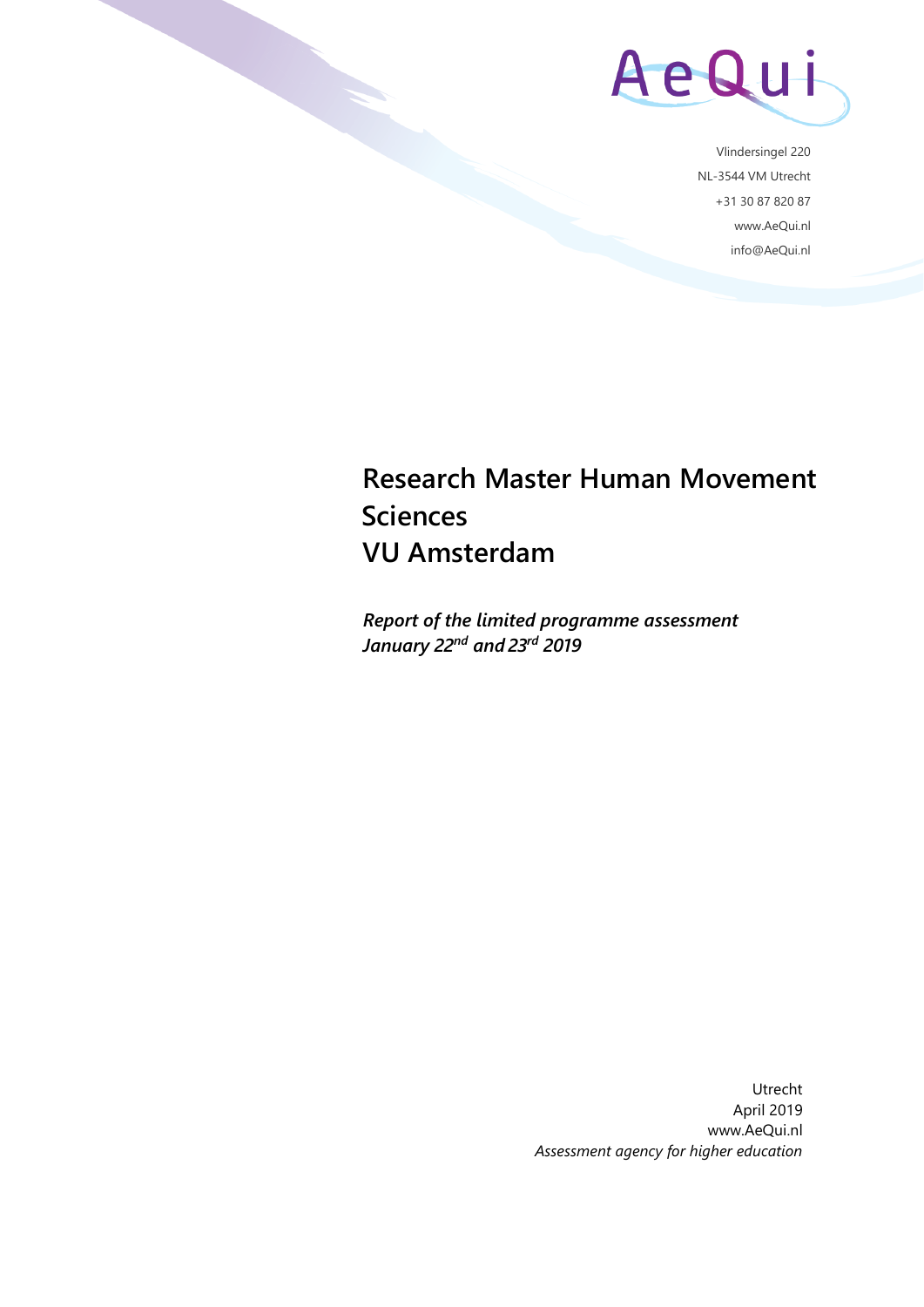### **Colophon**

VU Amsterdam De Boelelaan 1105 1081 HV Amsterdam

Programme: Master Human Movement Sciences: Sport, Exercise and Health (research) Location: Amsterdam Mode of study: Full-time Croho-registration: 60812

#### **Assessment committee**

Raoul van Aalst, chair Nicole Wenderoth, domain expert Gertjan Ettema, domain expert Anton Wagenmakers, domain expert Vera Broek, student member Titia Buising, secretary The committee was presented to the NVAO for approval.

The assessment was conducted under the responsibility of AeQui VBI Vlindersingel 220 3544 VM Utrecht www.AeQui.nl

*This document is best printed double sided.*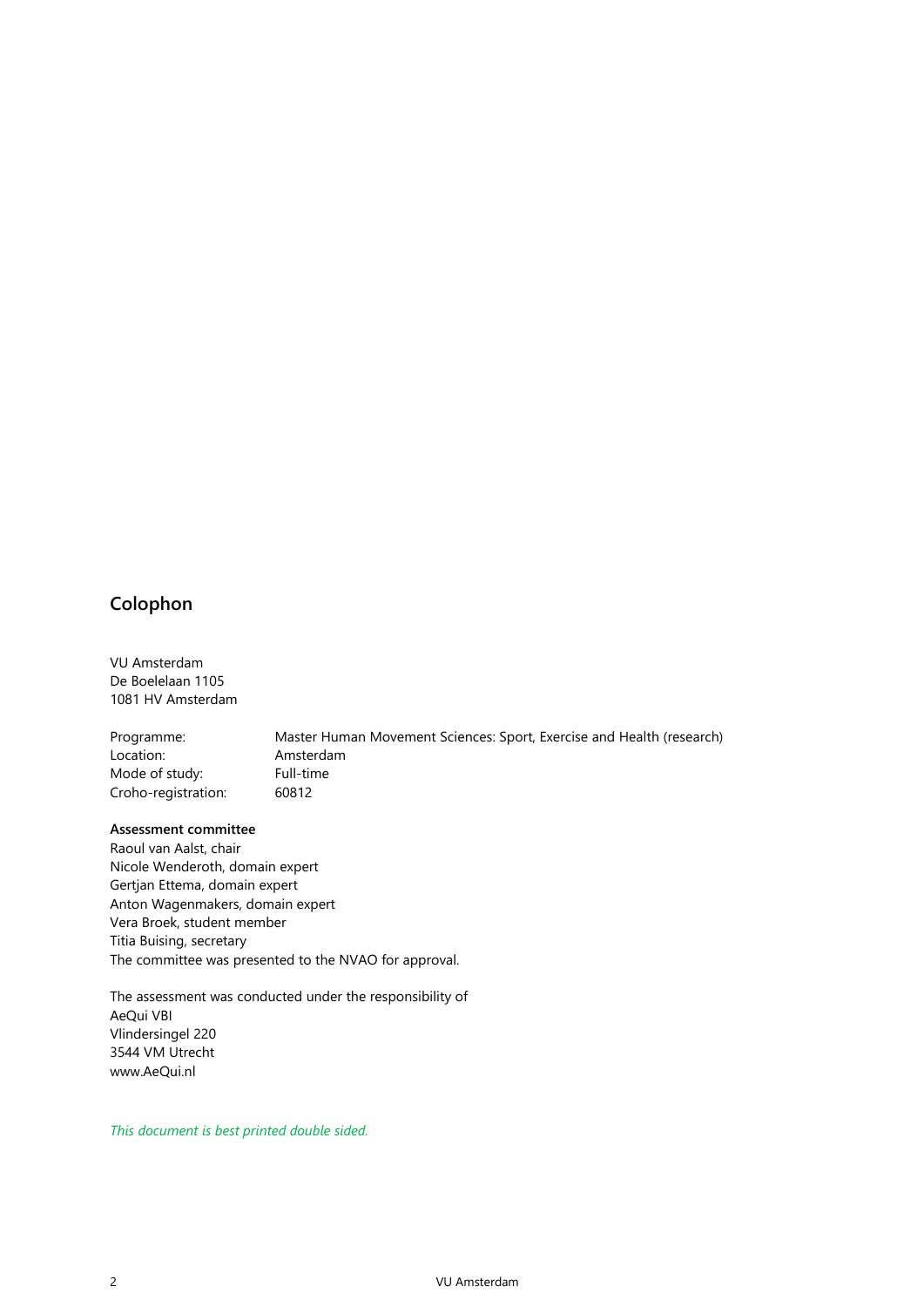

## Content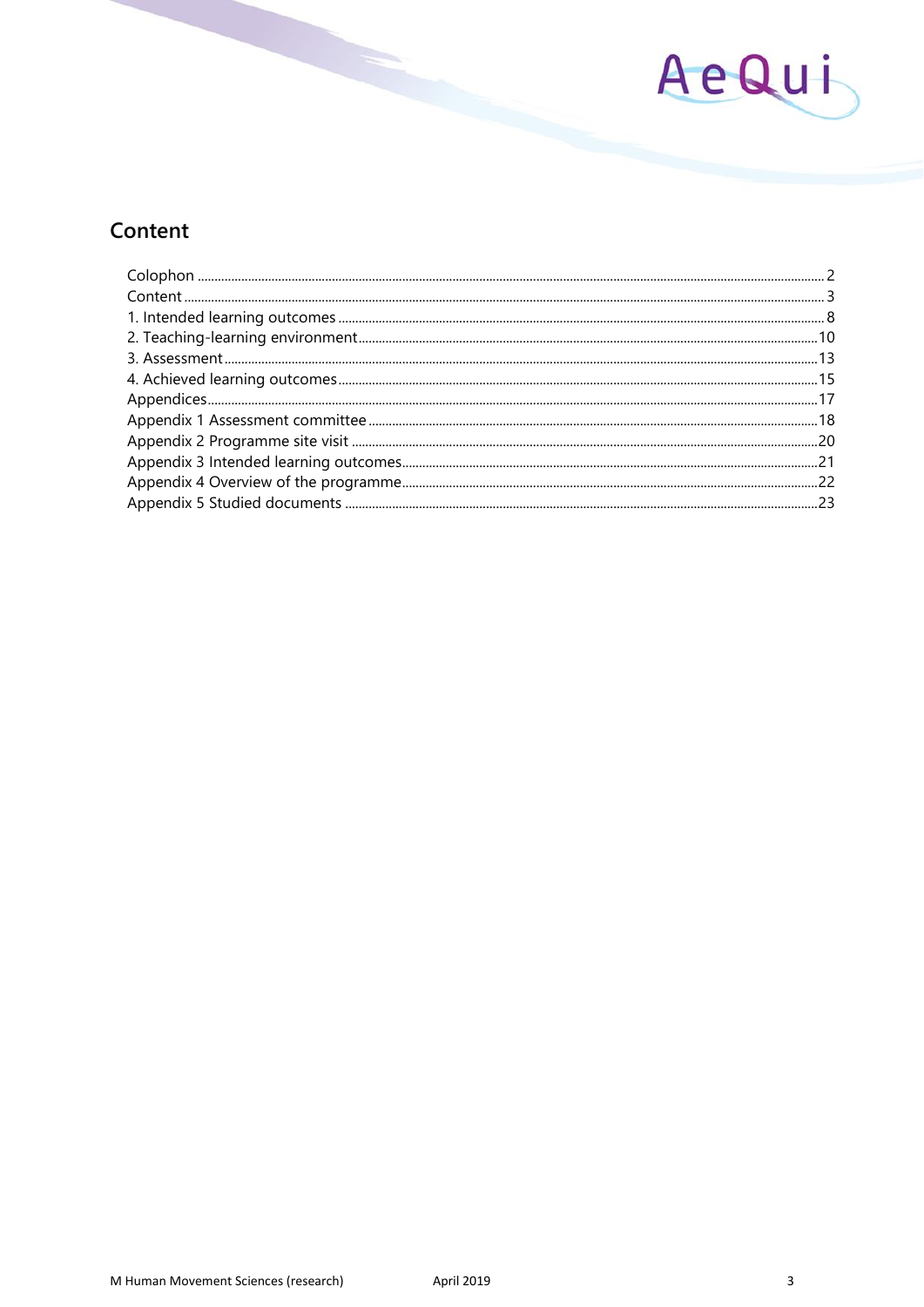### **Summary**

On January 22nd and 23rd 2019 an AeQui committee performed an assessment of the research master programme in Human Movement Sciences of Vrije Universiteit Amsterdam (VU Amsterdam). The overall judgement of the committee is that the quality of the programme is **good**.

#### **Intended learning outcomes**

The committee assesses the intended learning outcomes as **satisfactory**. The committee concludes that the intended learning outcomes have been adequately concretised with regard to content, level and orientation and meet international requirements. The intended learning outcomes reflect the Dublin descriptors and tie in with the domain-specific framework of reference, drawn up by all the Dutch programmes in human movement sciences in the Netherlands. The programme has an explicit focus on fundamental research in human movement sciences. Students are prepared for a career in research in academia or in other research institutes. Within human movement sciences, the programme offers a broad and multidisciplinary perspective and opportunities for students to follow their own interest in sport science, health or fundamental aspects of human movement. The committee appreciates the role of the advisory board.

#### **Teaching-learning environment**

The assessment committee assesses the orientation of the programme as **good**. The committee concludes that the programme enables students to realise the intended learning outcomes. The programme's focus on fundamental research is reflected in the structure and content of the courses. The programme is very closely tied in with the research of the Amsterdam Movement Sciences research institute and the lecturers involved. This contributes to the strong academic focus and topicality of the courses. The programme offers students ample room for making their own choices within the field of human movement sciences. The committee appreciates

the interactive and small-scale teaching methods used in the programme. This allows for in-depth discussions that meet the level and intensity of a research master programme. Staff is very competent, enthusiastic and involved. Lecturers are very active in research as well. The team of lectures meets on a regular basis to discuss the content of the programme / tracks. Lecturers have ample contacts in research, inside and outside academia, and make these available for their students. The committee notes that the programme applies the legal enrolment criteria.

#### **Assessment**

The assessment committee concludes that the programme has an adequate system of assessment in place, and assesses this standard as **good**. The committee concludes that the programme has an effective assessment system in place. The intended learning outcomes are at the basis of this system. Effective measures are taken to guarantee the validity, reliability and transparency of the assessments, by using an assessment programme, the four-eyes principle and random reviews of assessments and theses by the examinations board. The level of the different assessments studied by the committee during the site visit was high; in addition, the committee appreciates the variety in assessment methods used. The examinations board and its sub-committees are effectively organised and safeguard the quality of the assessments. The committee especially appreciates the varied ways in which the board checks the quality of assessments and theses.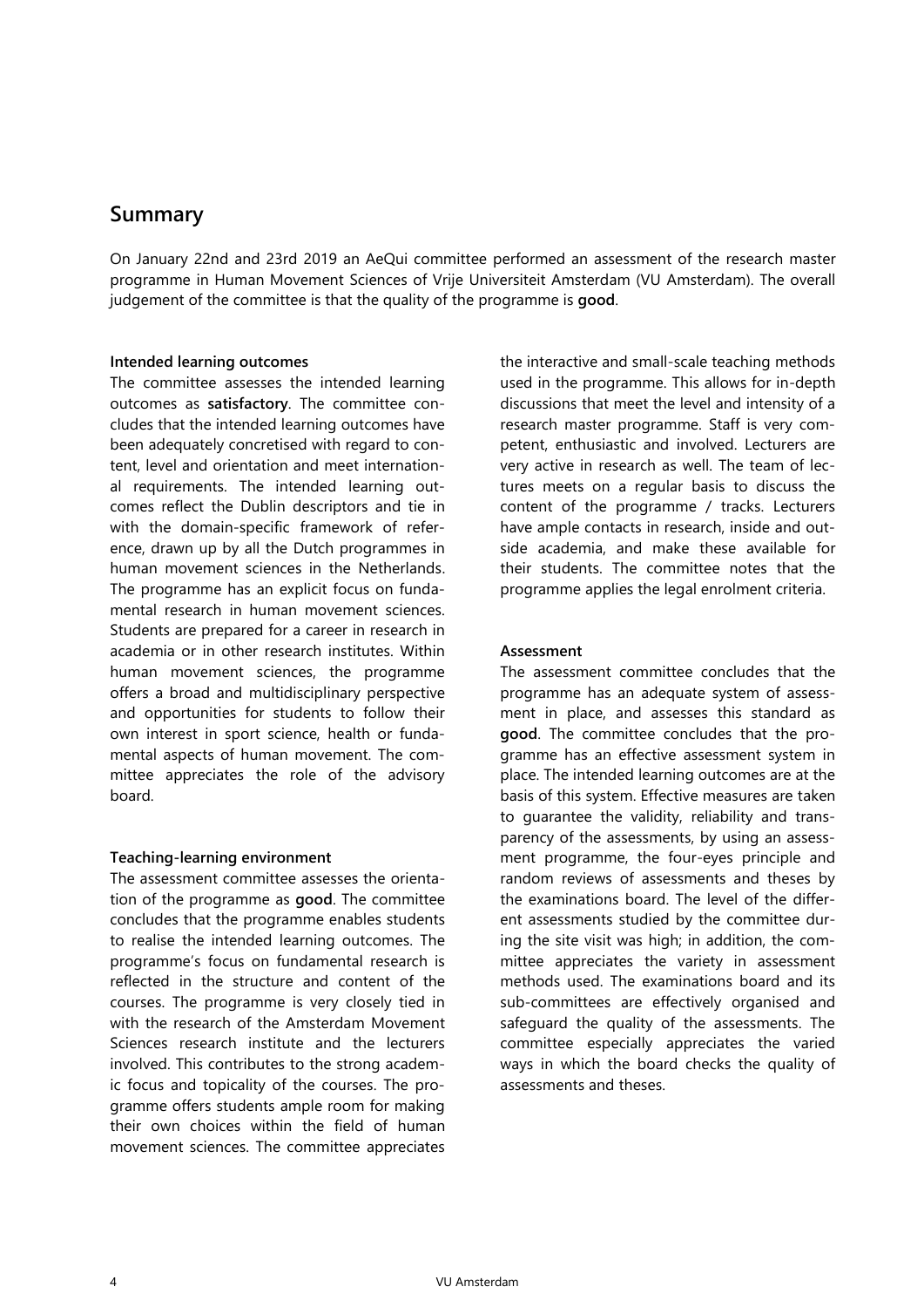#### **Achieved learning outcomes**

The committee assesses this standard as **good**. Based on the studied documents and the interviews, the committee concludes that graduates of the research master programme HMS exceed the required level and the intended learning outcomes. The fact that the majority of graduates acquire a PhD position within six months after graduating attests to this finding. In addition, it was confirmed in the meeting with students and alumni that they are very capable of creating their own career path as a PhD or researcher within human movement sciences. The committee concludes that the overall academic quality of the studied theses is very high and agreed with the grades given. The committee notes that the topics of the many projects were

of high complexity, challenging the students to such extent that excellent students may surface and are stimulated.

#### **Recommendations**

The committee recommends facilitating meetings between first- and second-year students to share experience regarding the elective courses and to support first-year students in making their choices with regard to these electives. Furthermore, since the background of international students can be quite diverse, the committee suggests examining ways to equal the background (and level) of students in specific subjects.

All standards of the NVAO assessment framework are positively assessed; hence the committee awards a positive recommendation for the accreditation of the research master programme in Human Movement Sciences of VU Amsterdam. The committee concludes that the overall assessment of the programme is **good**.

On behalf of the entire assessment committee, Utrecht, April 2019

Raoul van Aalst Titia Buising Chair Secretary Secretary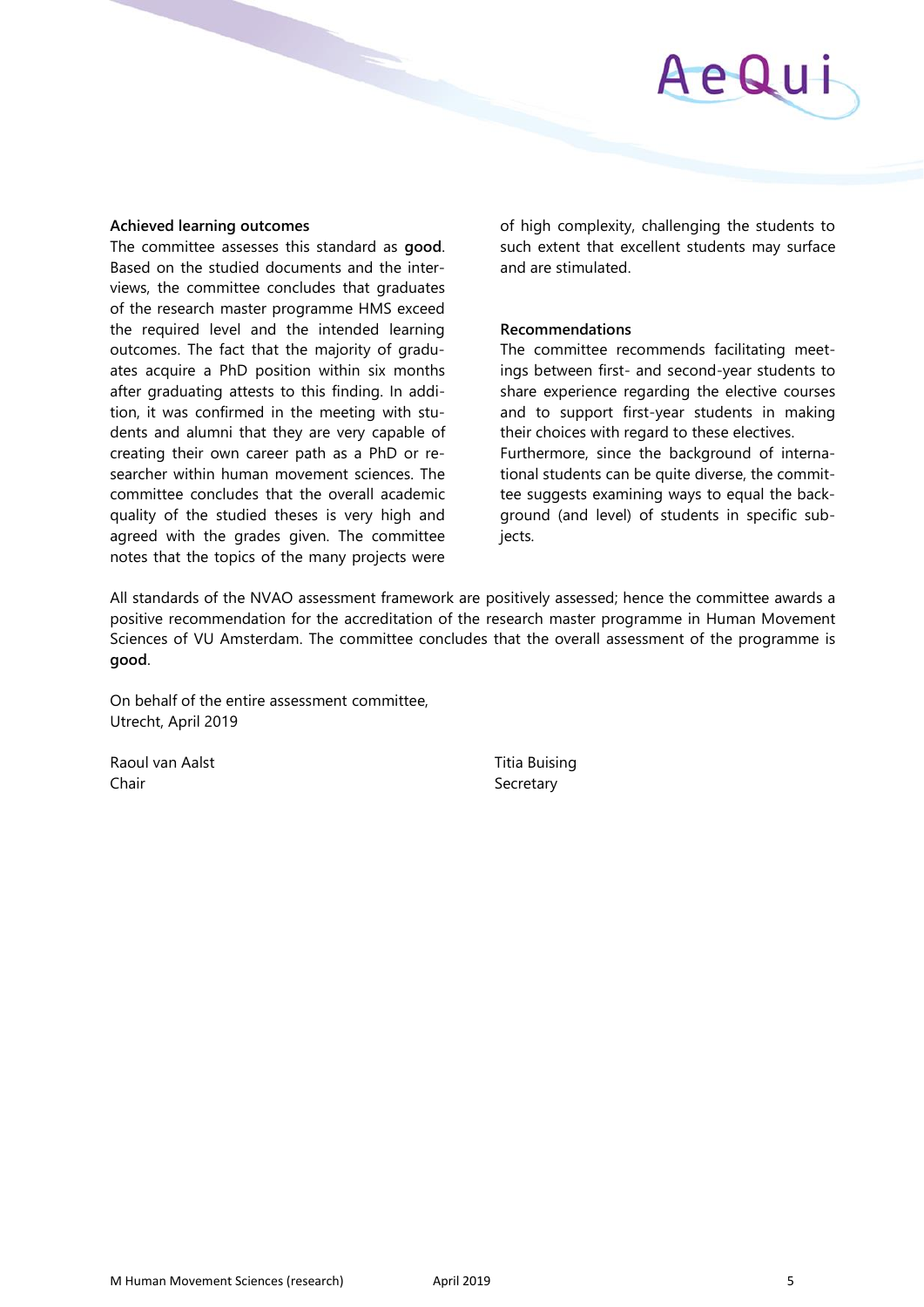### **Introduction**

The research master programme in Human Movement Sciences aims to integrate fundamental scientific research with relevant questions from clinical and sports practice. The programme is closely related to research conducted at the the research institute Amsterdam Movement Sciences. The programme includes sport, rehabilitation, and regenerative medicine, with course topics stretching from molecular biology and neuroscience to exercise immunology and motor control. Students are trained in state-of-the-art research methods and advanced statistics.

#### **The institute**

The research master programme in Human Movement Sciences is part of the Faculty of Behavioural and Movement Sciences of VU Amsterdam. The faculty is the result of a merger between the Faculty of Psychology & Educational and Family Studies and the Faculty of Human Movement Sciences in 2015. The faculty provides bachelor's and (research) master's programmes for approximately 3500 students.

Besides the research programme Human Movement Sciences, the cluster of Human Movement Sciences also offers the bachelor programme in Human Movement Sciences, the master programme in Human Movement Sciences and the master programme in Musculoskeletal Physiotherapy Sciences. The lecturers of the four programmes are appointed by the department of Human Movement Sciences.

Each programme offered has a programme director. The programme director is primarily responsible for the development of the mission and vision of the programme, their translation into the programme's content, and for guarding that the courses and their assessments contribute to the end qualifications. The programme director is in close contact with the appointed course coordinators and the programme committee.

The programme is closely tied in with the research conducted at the Amsterdam Movement Sciences research institute. This research institute is a collaboration between the Faculty of Behavioural and Movement Sciences at VU Amsterdam, VU University Medical Center and the Academic Medical Center. The research is focused on improving, preserving and restoring the human motor system to allow optimal physical performance in work, sports, ageing and disease, based on fundamental knowledge of underlying mechanisms and principles. The research within the institute is organized in three programmes: Sports and Work, Ageing and Morbidity, and Restoration and Development.

#### **The programme**

The English taught research master programme in Human Movement Sciences (HMS) comprises 120 EC. The programme aims at training for socalled translational research; research on the cutting edge of fundamental and clinical human movement sciences that tries to integrate fundamental knowledge and clinical questions. The programme prepares students for scientific careers in the academia (as a PhD-student or junior researcher) or in R&D departments in industry or other non-academic institutions.

The first year consists of a combination of mandatory and optional courses, that enable students to personalise their own programme. The elective courses cover a broad spectrum of topics in human movement sciences. The second year is dedicated to the master research project, where students independently conduct their research, usually within one of the research programmes of the Amsterdam Movement Sciences research institute. Students can also opt for a minor / major research project, consisting of two research projects (and preferably one at another research institute).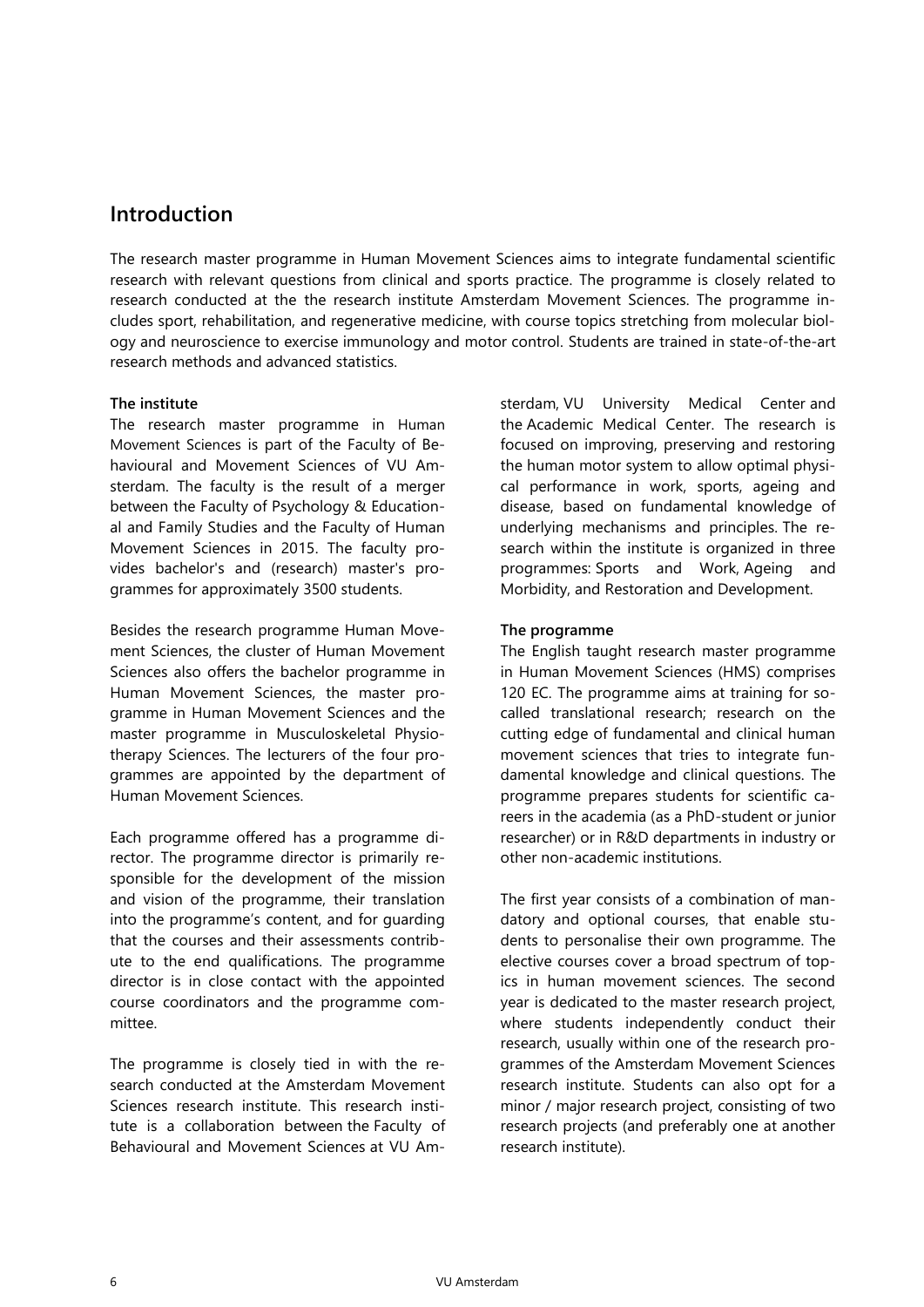# AeQui

#### **Cluster visitation**

Since the committee visited all human movement sciences programmes, it was able to see similarities and differences between these programmes. All universities involved have their own specific focus. Learning at Maastricht University is characterized by the problem-based learning concept. Human Movement Sciences at Maastricht University is offered at masters level, with specialisations in Health & Rehabilitation, Sports & Nutrition and Physiotherapy. Particularly, the strong expertise in nutrition, exercise physiology and the Physiotherapy specialisation are quite unique.

At VU Amsterdam, human movement sciences is offered at bachelor's and master's level. There is a strong focus and staff expertise on biomechanics, modelling, movement analysis and sports. The university also offers the only research master in human movement sciences in the Netherlands.

University of Groningen also offers human movement sciences at bachelor and master level. The bachelor programme has a strong focus on neuroscience and statistics. The master's programme Human Movement Sciences is a twoyear programme. The programmes have a close relation with the departments in rehabilitation and orthopaedics of UMCG.

Even though all three universities offer a programme or specialisation in sports, the focus is different. Maastricht University addresses sports and nutrition. The VU focuses on sport psychology, biophysics in sports and high-performance coaching. In relation to elite sport, the programme is connected to cyclic sports. The master's programme in Sport Sciences in Groningen has a broad focus within this specific field, ranging from sport and cognition in children to performance analysis and optimisation in sport. Within top sport, the programme is more connected to (Olympic) team sports.

In general, the committee recommends all programmes to stay in touch with new technologies and developments, such as big data, machine learning and cutting-edge molecular analyses of human blood and tissue samples.

#### **The assessment**

VU University assigned AeQui VBI to perform a quality assessment. In close co-operation with AeQui, and the other programmes part of this cluster, an independent and competent assessment committee was convened. A preparatory meeting with representatives from the programme has taken place.

The quality assessment involved all universities (except from Nijmegen) and programmes that are part of the Human Movement Sciences cluster in the Netherlands. The site visits were held between January 21<sup>st</sup> and 25<sup>th</sup>. The site visit at VU University took place at January 22<sup>nd</sup> and 23<sup>rd</sup>, in accordance with the programme in attachment 2. The committee explicitly oriented itself on the cluster of which the programmes are part. This took place during the preparatory meetings for each site visit and the last committee meeting in which the final assessment took place. For the assessment of the master's programme Human Movement Sciences of Maastricht University and more specific the Physiotherapy specialisation, Bart Staal was part of the committee. The other committee members participated in all assessments part of this cluster.

The committee assessed all programmes in an independent manner. At the conclusion of the assessment, the results were presented to representatives of the programme. The draft version of this report was sent to the programme representatives; their reactions have led to this final version of the report.

Initiated by the programme, a developmental meeting will take place in October 2019. The results of this meeting will not influence the assessment written down in this report.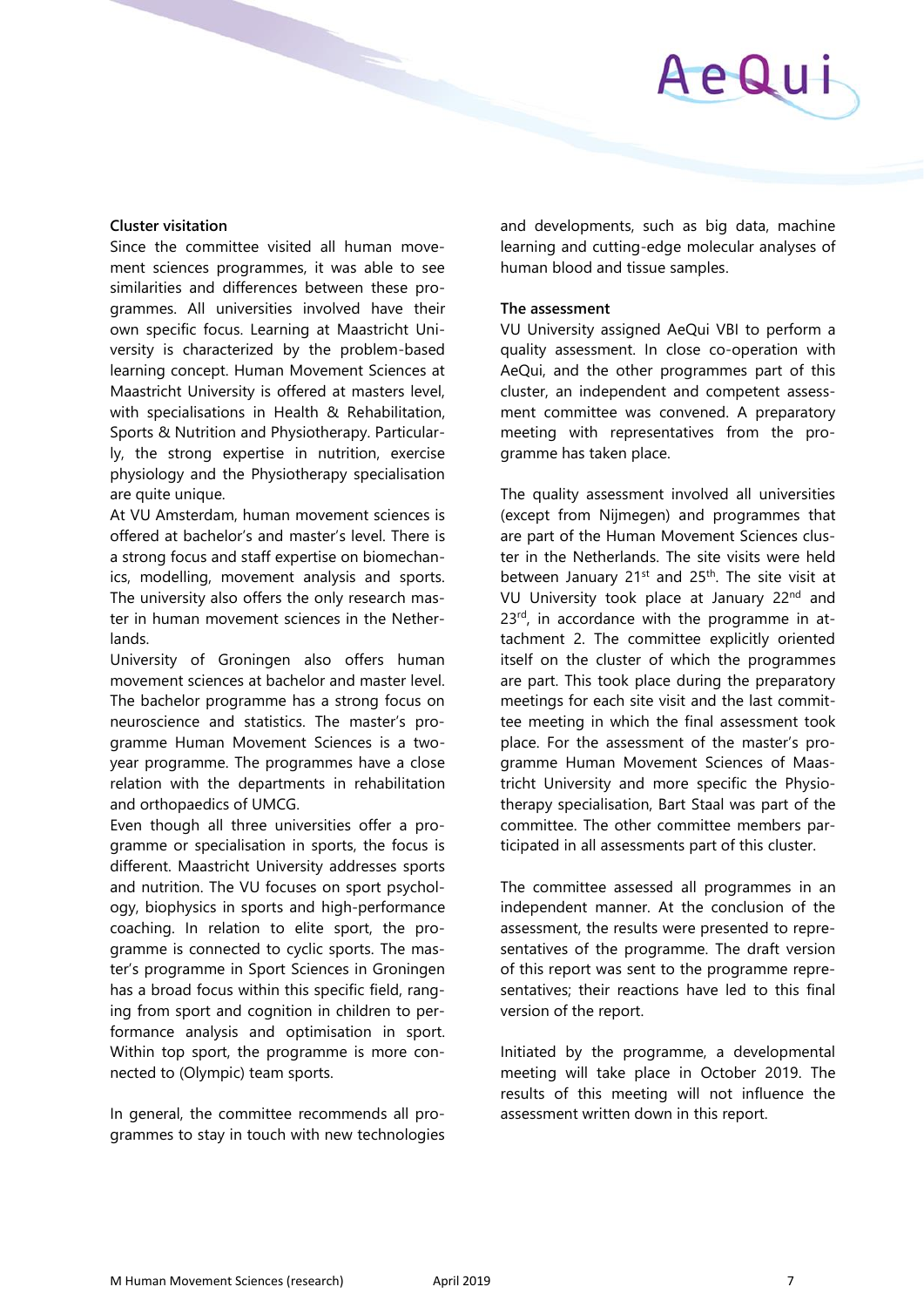## **1. Intended learning outcomes**

The committee concludes that the intended learning outcomes have been adequately concretised with regard to content, level and orientation and meet international requirements. The intended learning outcomes reflect the Dublin descriptors and tie in with the domain-specific framework of reference, drawn up by all Dutch programmes in human movement sciences. The programme has an explicit focus on fundamental research in human movement sciences. Students are prepared for a career in research in academia or in other research institutes. Within human movement sciences, the programme offers a broad and multidisciplinary perspective and opportunities for students to follow their own interest in sport science, health or fundamental aspects of human movement. The committee appreciates the role of the advisory board.

#### *Findings*

The programme aims at integrating fundamental scientific research with relevant questions from clinical and sports practice. Within the programme students can focus on sport, health, or more fundamental aspects of human movement. Students are educated at an academic level including theory and research methodology.

Focusing on sport science includes training in modelling human endurance performance and in biomechanical analyses of technical sports. Students can also focus on the psychological factors that determine sport performance, or on the way in which muscle activation and muscle properties determine maximal neuromuscular output.

When focusing on health, students learn about the restoration of motor function within the context of rehabilitation, as well as the effects of ageing on mobility. To appreciate the influences of various aspects of the movement system, these issues are addressed from a number of perspectives, including coordination dynamics, muscle physiology, and clinical exercise physiology. Students gain insight into the clinical problems associated with neurological diseases as well as degenerative diseases of the skeletal system, and into new possibilities for treatment.

Students opting for the more fundamental aspects of human movement gain insight into state-of-the-art knowledge about neurosciences,

molecular biology, mechanobiology, intermuscular load sharing, or the coupling between perception and action. In addition, advanced methodology such as time series analysis, electromyography and 3D kinematics is addressed.

Graduates are expected to understand and conduct the full empirical scientific research cycle: defining a research question, designing a study, collecting data, analysing data and reporting results. In addition, they are expected to utilise their knowledge in the field of human movement sciences.

Graduates are qualified to work as well-versed re- searchers with an independent work attitude, capable of successfully completing a PhD trajectory if aiming for a career in academia, or contributing to R&D in industry or other nonacademic institutions. Graduates are expected to tackle timely research questions in the multidisciplinary realm of human movement sciences as well as in fundamental and applied clinical disciplines.

The intended learning outcomes tie in with the domain-specific framework of reference for HMS, which was drawn up by the universities involved in this quality assessment. All Dutch HMS programmes meet twice per year to discuss developments in the field of human movement sciences and sport sciences. The intended learning outcomes are described by the Dublin descriptors.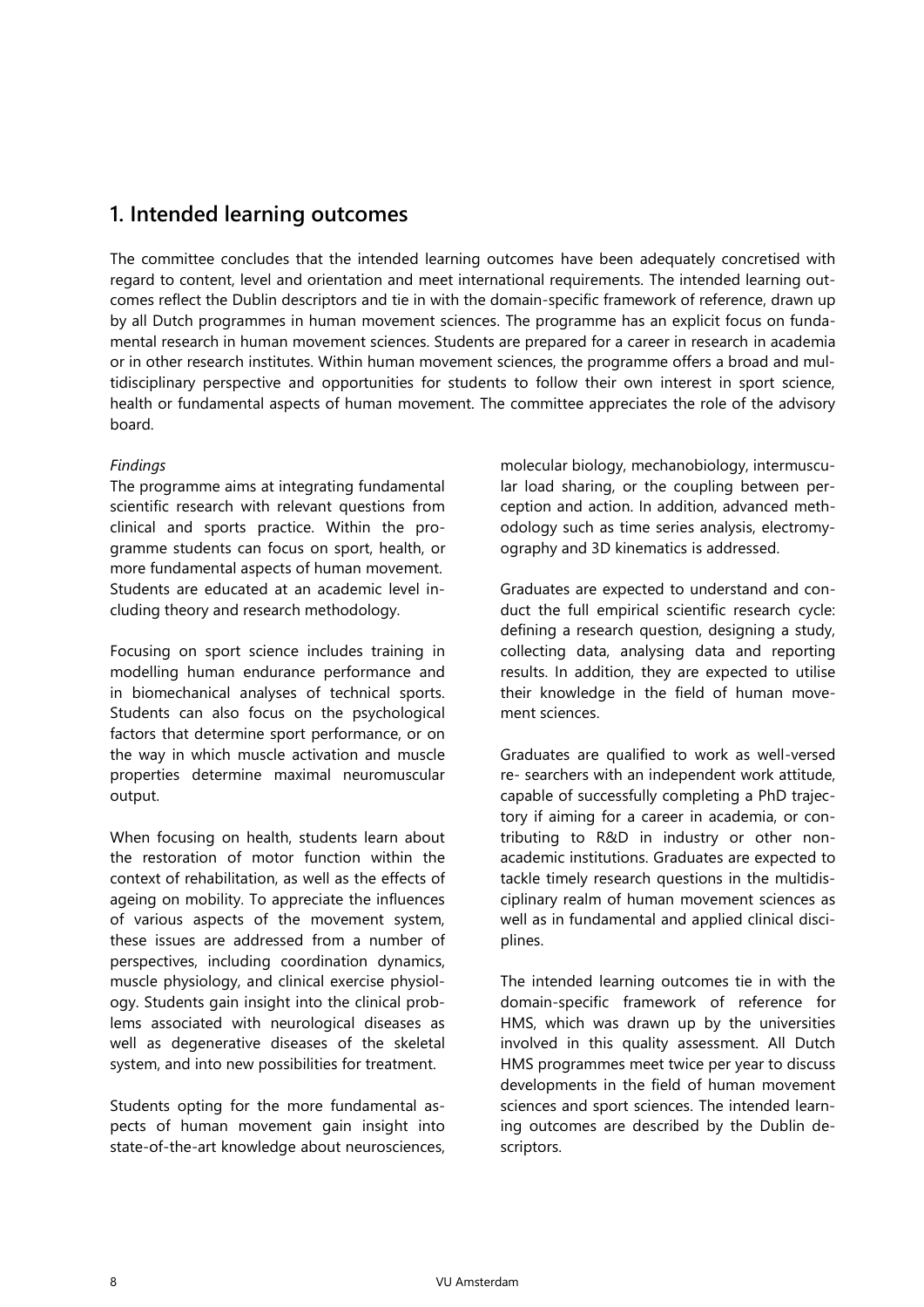

An advisory board provides a critical external perspective on the programmes of the department and their future, and supports and advises the Programme Directors on current and future activities. The Advisory Board consists of senior academics and representatives from the field of work.

#### *Considerations*

Based on the interviews and the examination of underlying documentation, the committee concludes that the intended learning outcomes tie in with (inter)national requirements for this field. The intended learning outcomes are described by using the Dublin descriptors.

The committee concludes that the programme has a broad and multidisciplinary focus on human movement sciences. Within this broad perspective, students can create their own path and profile. In addition, the programme has a strong focus on fundamental academic researchers and educating students for a research career in- and outside academia.

Based on an overview of the relation between courses and intended learning outcomes (as provided in the assessment programme) and the course descriptions, the committee notes that all intended learning outcomes are covered.

The committee appreciates the role of the advisory board. This contributes to the relevance and topicality of the programme.

Based on the above, the committee assesses this standard as **satisfactory**.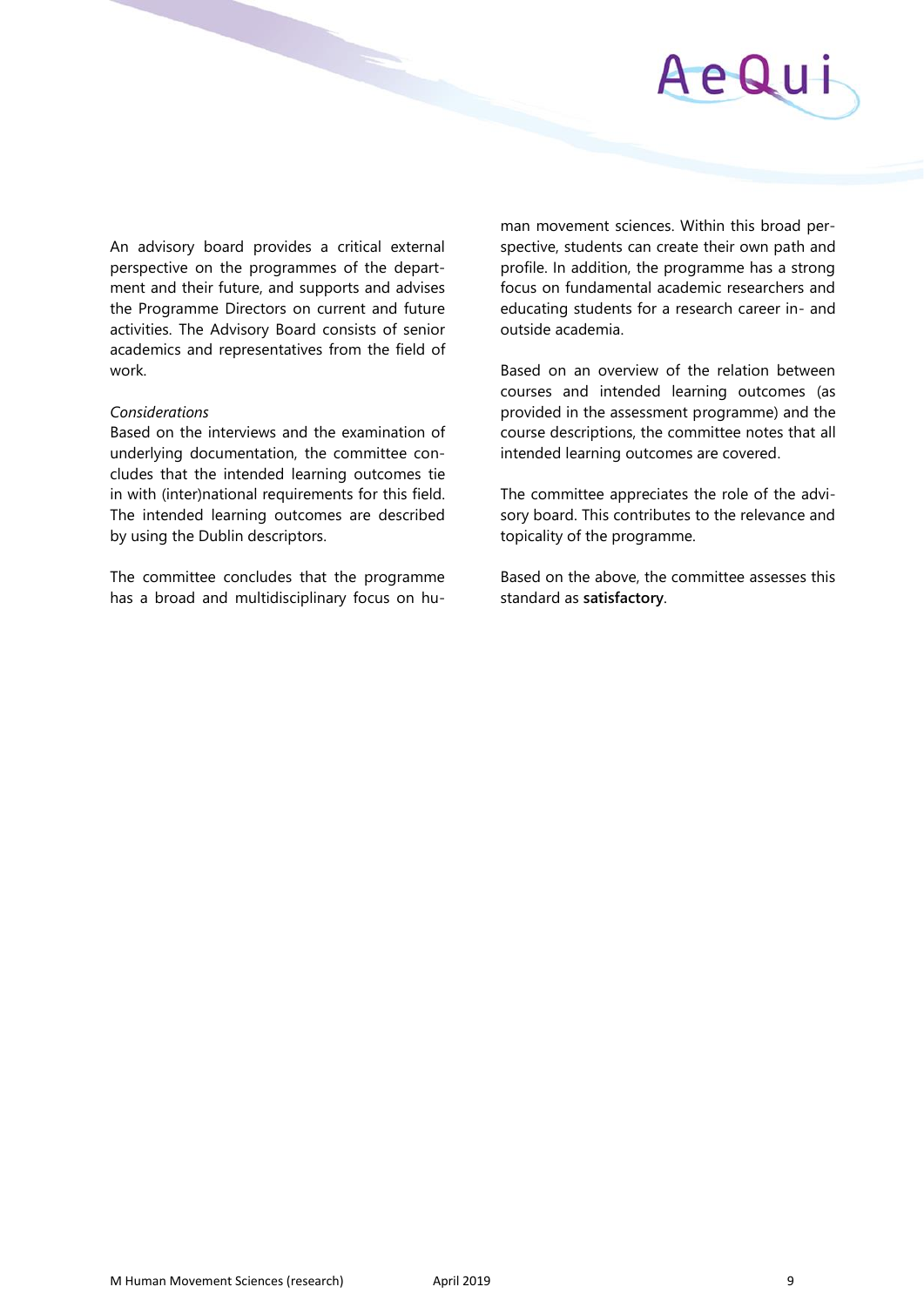## **2. Teaching-learning environment**

The committee concludes that the programme enables students to realise the intended learning outcomes. The programme's focus on fundamental research is reflected in the structure and content of the courses. The programme is very closely tied in with the research of the Amsterdam Movement Sciences research institute and the lecturers involved. This contributes to the strong academic focus and topicality of the courses. The programme offers students ample room for making their own choices within the field of human movement sciences. Regarding these choices, the committee suggests to facilitate meetings between first- and second-year students to share experience regarding the elective courses and to support first-year students in making their choices. The committee appreciates the interactive and small-scale teaching methods used in the programme. This allows for in-depth discussions that meet the level and intensity of a research master programme. The staff is very competent, enthusiastic and involved. Lecturers are very active in research as well. The team of lectures meets on a regular basis to discuss the content of the programme / tracks. Lecturers have ample contacts in research, inside and outside academia, and make these available for their students. The committee notes that the programme applies the legal enrolment criteria. Since the background of international students can be quite diverse, the committee suggests examining ways to equal the background (and level) of students in specific subjects.

#### *Findings*

#### **Programme**

The first year comprise mandatory and elective courses (3 or 6 EC each). The second year is dedicated to the research internship (60 EC) or the minor/major internship (24/36 EC). The programme is structured in semesters and periods of eight or four weeks.

The programme uses the principles of constructive alignment to ensure the coherence between the learning objectives of the courses, the content of the courses and the assessment methods used.

The first year prepares students for scientific research. The mandatory courses (33 EC in total) include for example courses on exercise and clinical immunology, neurosciences, molecular cell biology and advanced methodology. With the electives, the programme provides room for students to personalise their own track. The electives aim at deepening students' knowledge of current theories, concepts and research methods and techniques in the relevant field. Students can choose from variety of optional courses focusing on, for instance, sport psychology,

biomechanics, (clinical) exercise physiology, muscle physiology, coordination dynamics, electromyography or time series analysis. Some of these courses are offered by the other master programmes of the department. Students can also opt for the 'Docentenopleiding' course, that is offered for all master students of the Human Movement Science cluster. In total, approximately 25 students per year enrol in this elective.

The second year is reserved for the research project (60 EC). Students can also opt for a minor/major version, covering 24 EC and 36 EC respectively, in which students broaden their scope by researching two different topics. This is further elaborated on in standard 4.

During the site visit, it became clear that the mandatory course on scientific communication has been added to the programme to prepare students for their research project. From the next academic year, the course will be planned earlier in the programme so students can apply the learned skills also in the other courses.

Students and alumni appreciate the broad and multidisciplinary focus of the programme and the ample opportunities for following their own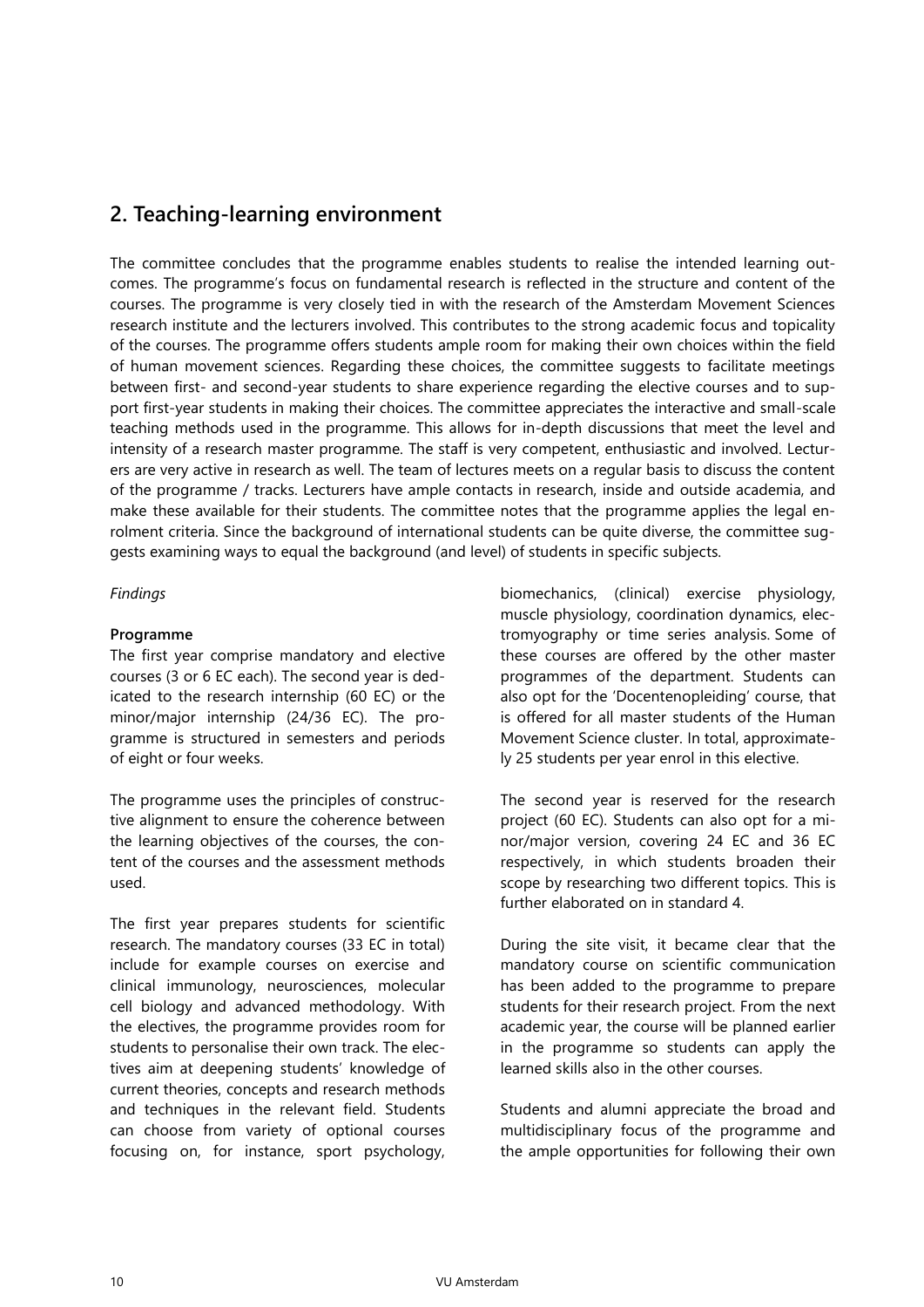

interest and deepening their knowledge. Students and alumni notice a slight difference between the elective courses from other master programmes in HMS and the mandatory courses of the research master programme. The latter are more focused on methodology and fundamental research, whereas the first build upon the knowledge learned in the bachelor programme. Students also remarked that they would prefer some more information about the electives, to base their choices on. The information provided in the study guide is quite limited.

#### **Educational concept**

The programme's educational concept is characterised by the following educational science principles: a) enabling students to build a solid, up-to-date knowledge base at an excellent academic level, b) encouraging students to accept greater responsibility and to develop an appropriate level of independence, c) offering an academic setting and direct contact with lecturers and researchers, and d) challenging students and stimulating creativity.

Teaching methods used include lectures, practical sessions and/or workgroups, (computer) assignments, excursions or site visits, preparing research proposals and reports, and conducting experiments. With active participation of students in their own learning process the programme aims to quickly familiarise students with the subject matter and to challenge them to perform to the best of their ability.

The site visit showed that students and lecturers value the small scale of the programme and the interactive teaching methods. It allows for indepth discussions with students. Students however also noted that groups in the electives they attend with students from the other master programmes in HMS are larger.

#### **Intake**

The legal enrolment criteria are applicable to the programme. The programme is a selective master programme, with a maximum of thirty students per year. Strict criteria are in place such as students' average grade, the quality of the bachelor / premaster research project, motivation, and proficiency in English. Students' motivation is assessed during an interview. The programme is also open for international students and aims to increase the number of international students enrolling the programme.

#### **Staff**

The programme is offered by the HMS department. Lecturers involved often also teach in the other programmes of the Human Movement Science cluster. Almost all coursers are taught by lecturers/researches connected to the Amsterdam Movement Sciences institute. In addition, guest lecturers are involved in the programme. Lecturers are all very active in research; the average Hirsh index is 29. With the close relation between research, education and practice, the programme aims for results of state-of-the-art research to not only be presented but also to be utilised immediately in clinical and sports practice.

The team consists of 18 lecturers. The majority have a BKO (teaching qualification). The electives are offered by lecturers from the RM and other HMS programmes.

Staff meet once a year with the programme director to reflect on the content, quality and consistency of the programme. In addition, the programme director regularly and informally meets with individual staff members.

Students and alumni value the knowledge and approachability of their lecturers. Students remarked that the content of guest lectures sometimes overlaps.

#### **Facilities**

The department offers different (new) laboratories, software and equipment for students and staff. Since the programme is closely related to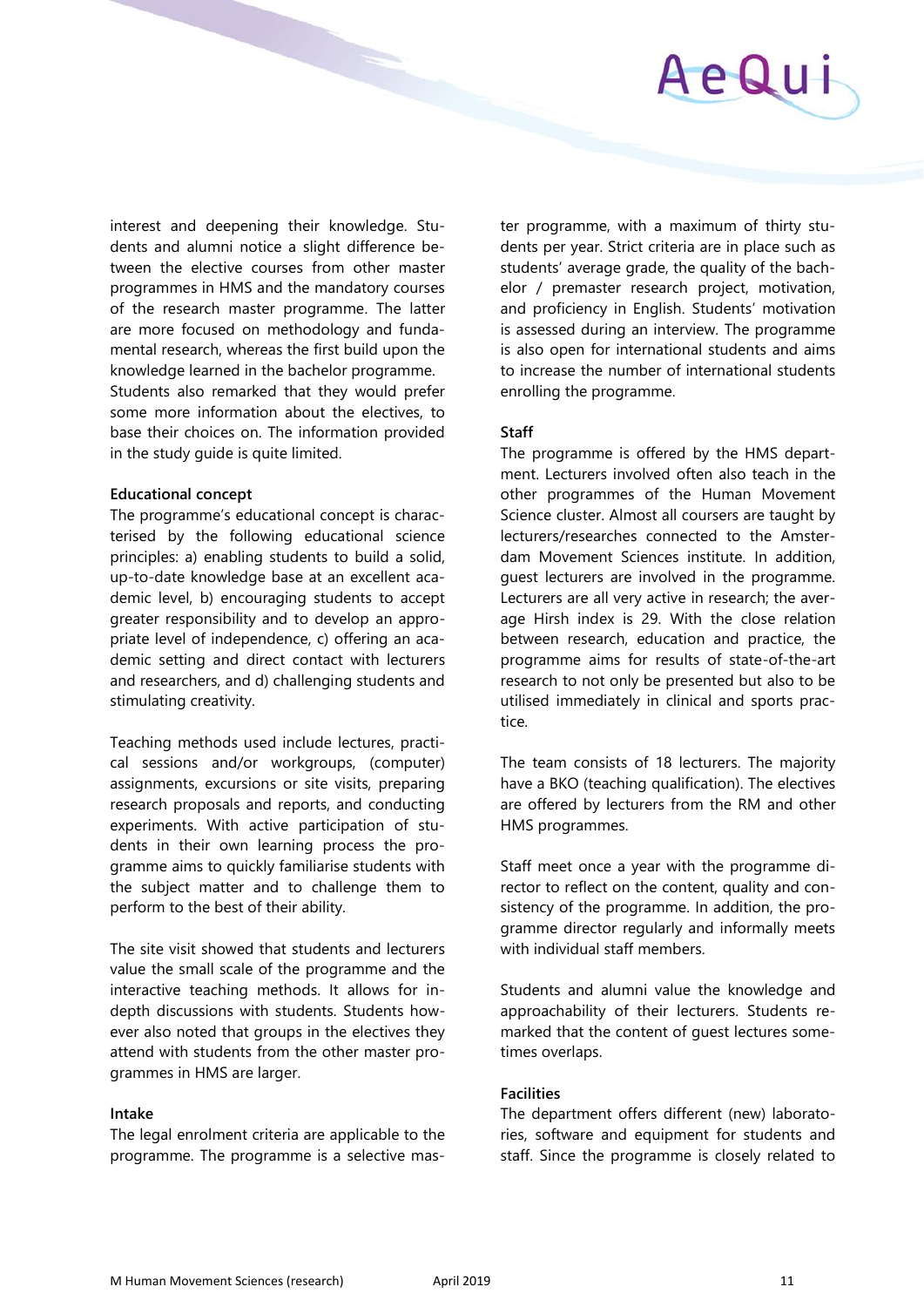the Amsterdam Movement Sciences research institute, students can also use laboratories of the related institutions. Canvas is used as a digital learning platform.

Students are primarily guided by their lecturers and their research project supervisor. The study advisor, with a background in human movement sciences, is also available for students. During a career day, alumni are invited to inform students about their potential career path. Every month a renowned scientist is invited to give a presentation at the departmental colloquium, which is open for students. Recently, the programme teamed up with the master programme HMS in creating contacts, for students during their research project, with research departments of companies such as Philips Medical and other producers of technical medical devices.

During the site visit, the committee also met representatives from the programme committee. The programme committee meets on a regular bases, and the programme director is present as hearer. Positive evaluations and points for improvement are discussed with lecturers. The goal is to implement improvements in the ongoing academic year.

#### *Considerations*

The committee concludes that the teachinglearning environment and the staff involved enable students to achieve the intended learning outcomes. The programme's focus on fundamental research is reflected in the structure and content of the courses. The programme is very closely tied in with the research of the Amsterdam Movement Sciences research institute and the lecturers involved. This contributes to the strong academic focus and topicality of the courses.

With the broad variety of electives, the programme offers students ample room for making their own choices within the field of human movement sciences.

To support the remark made by students regarding information on the elective courses, the committee suggests facilitating meetings between first- and second-year students where they can exchange information about and experiences with elective courses and other aspects of the programme.

The committee appreciates the interactive and small-scale teaching methods used in the programme. This allows for in-depth discussions that meet the level and intensity of a research master programme. Based on the studied documents, the committee concludes that relevant and up-to-date literature and articles are used in the programme.

The committee notes that the programme applies the legal enrolment criteria. The committee also noted during the site visit that the diverse backgrounds of international students sometimes lead to differences in level in various courses. The committee suggests the programme to examine ways to create a more equal starting point for international students.

During the site visit, the committee met very competent and enthusiastic staff members. Lecturers are very engaged with students and the programme. The committee values that the lecturers are very active in research as well. As said before, this is also reflected in the courses. The committee concludes that the lecturing

team is quite coherent and that lecturers meet on a regular basis to discuss the content of the programme and the relation between courses. Lecturers have ample contacts inside and outside academia, and put these to good use for their students.

Based on the above, the committee assesses this standard as **good**.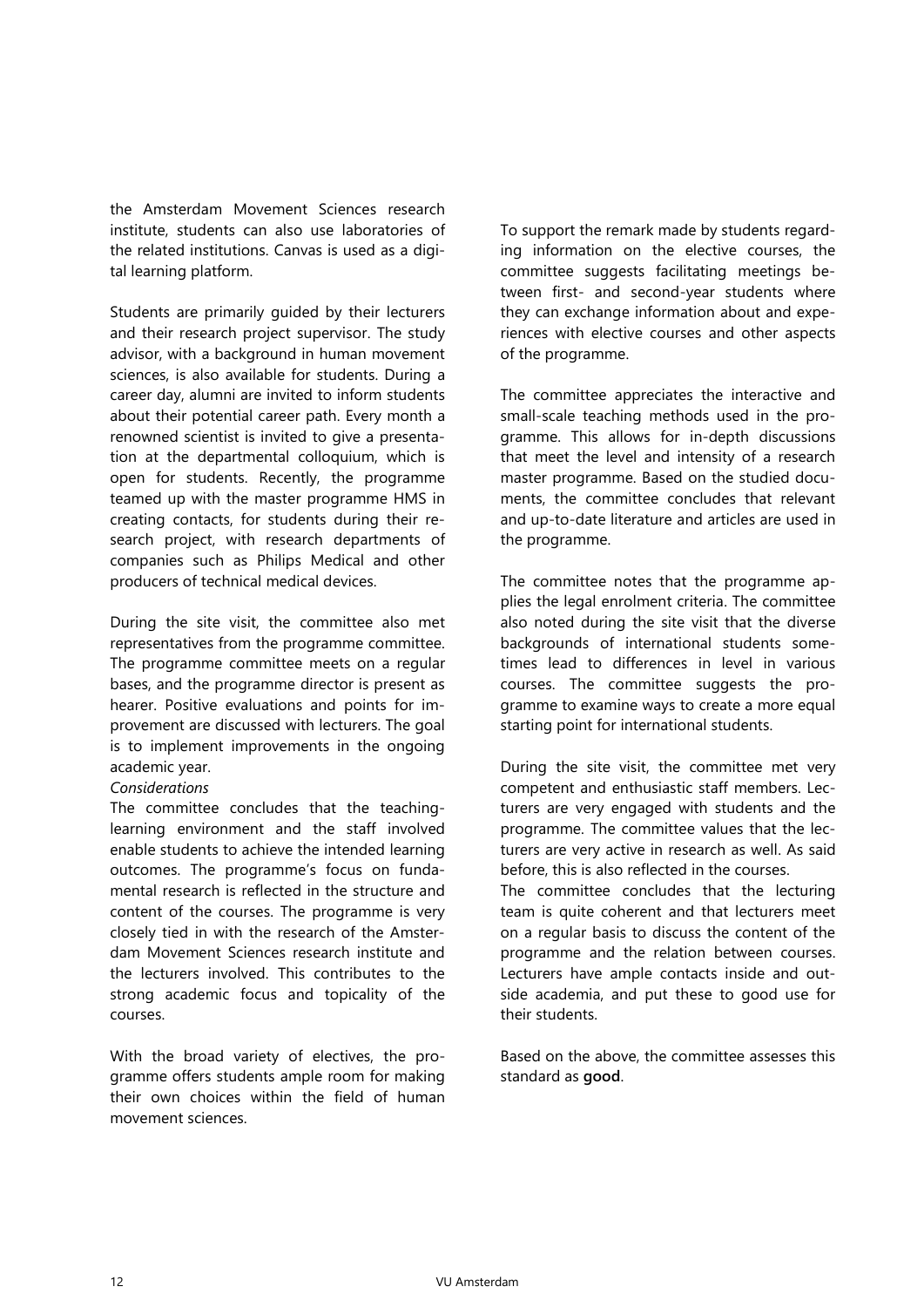

### **3. Assessment**

The committee concludes that the programme has an effective assessment system in place. The intended learning outcomes are at the basis of this system. Effective measures are taken to guarantee the validity, reliability and transparency of the assessments, by using an assessment programme, the four-eyes principle and random reviews of assessments and theses by the examinations board. The level of the different assessments studied by the committee during the site visit was high; in addition, the committee appreciates the variety in assessment methods used. The examinations board and its sub-committees are effectively organised and safeguard the quality of the assessments. The committee especially appreciates the varied ways in which the board checks the quality of assessments and theses.

#### *Findings*

The programme ties in with the faculty's and university's assessment policy. Based on these policies an assessment programme is drawn up by the programme director. The assessment programme provides an overview of the relation between intended learning outcomes, learning objectives of the courses and assessment methods The programme director is responsible for the assessment processes. The examiner is responsible for the quality of the assessment.

Assessments are developed by examiners appointed for each course. Assessments need to show a clear relation to the learning objectives of the course and didactic activities. Assessment matrices are used to relate the course objectives to the content of an assessment. The faculty aims for a bottom up implementation of the use of assessment matrices; the use of this is not mandatory.

Peer review is obligatory in construction assessments. In practice this means that a colleague evaluates the assessment, the accompanying answer model and the level of difficulty, before the exam is given. This is usually discussed in a meeting with the examiner involved. From next academic year, the names of the examiner and the peer have to be mentioned on the front page of the exam.

Assessment methods used include practical assignments, written exams (with open end questions or multiple-choice questions), oral presentation, written assignments (for example an abstract or research essay), research proposal. In some courses, mid-term practicals or assignments are used to motivate students to study actively. In most courses multiple methods of assessment are used.

Students are informed about the assessments in the study guide, course manuals and during the courses. In addition, representative example questions are available for students. The students the committee met during the site visit are in general satisfied with the level and variety of the assessments.

#### **Examinations board**

The faculty examinations board includes three sub-committees for the clusters Psychology, Education & Family Studies and Human Movement Sciences. The board consists of an independent chair, the three chairs of the subcommittees and an examinations expert. In the near future, a legal expert will be added tot the board The sub-committees consist of at least one staff member for each represented programme.

The examinations board is responsible for ensuring the quality, organisation and coordination of the assessments. The board investigates independently and systematically whether the assessment quality meets the criteria as defined in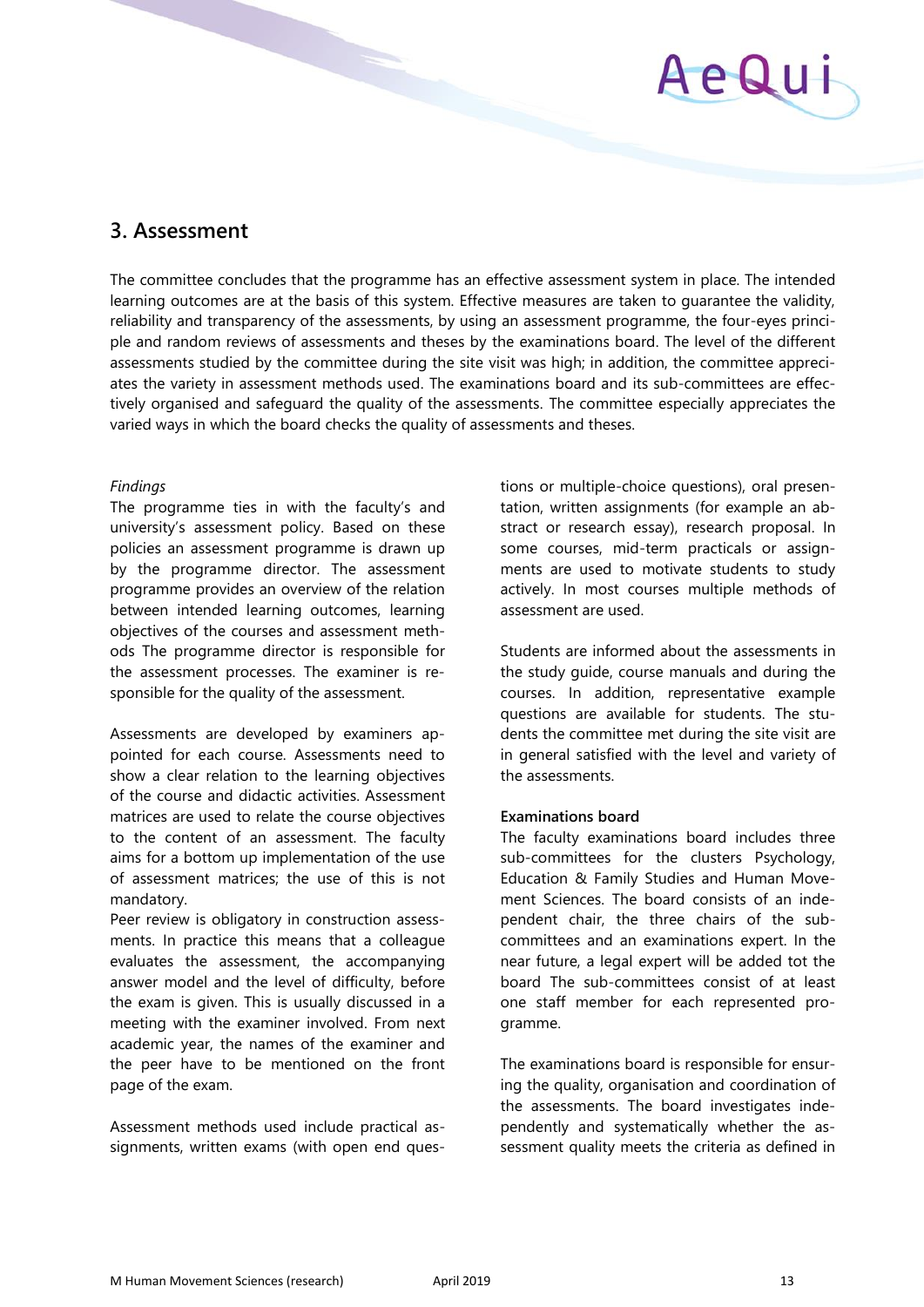the faculty's assessment policy. For this, the subcommittee uses the student evaluations regarding assessment, pass rates, and the evaluation and item analysis of multiple-choice exams. The board is also responsible for determining whether students meet the end qualifications of the programme and checks the quality of the master research project and assessments by an annual sample.

The meeting with representatives of the subcommittee HMS and the examinations board during the site visit revealed that the examinations board meets with student representatives twice per year. These meetings are held to receive additional feedback that is not part of the regular evaluations. In addition, assessments results, evaluations and statistical analyses are used for monitoring the quality of the assessments. The sub-committee checks the grades of both assessors of the research projects (theses) on coherence, reliability, average differences, standard deviation and limit of agreement. It was also made clear that lecturers are free to decide on how they provide their students with feedback on their research project (thesis). This can be done orally or by using the assessment form. The examinations board ensures that assessors involved in the assessment of research projects (theses) work together in different compositions, to avoid permanent combinations of assessors. The board is currently working on the implementation of digital assessments and digitalising assessment matrices.

#### *Considerations*

The committee concludes that an effective system of assessment is in place. The quality assurance of the assessment system is very solid, proactive and effective measures are taken to guarantee the validity, reliability and transparency of the assessments. The assessment programme, four-eye principle, the systematic checks by examinations board all add to this. The committee appreciates that the full scale of grades is used by the examiners and students can obtain a 10.

Students are satisfied with the level of and variation in assessments. In general, the level of the different assessments studied by the committee during the site visit was high. The committee also values the variation in assessment methods used. The committee encourages the programme to keep promoting the use of assessment matrices; this can contribute to the overall quality of the assessments and can ensure that more assessments also address the application of knowledge.

The examinations board and its sub-committees are very well organised and safeguard the quality of the assessments in a structured and accurate manner. The committee appreciates the variety of analyses the board uses in evaluating the quality of assessments and theses.

Based on the above, the committee assesses this standard as **good**.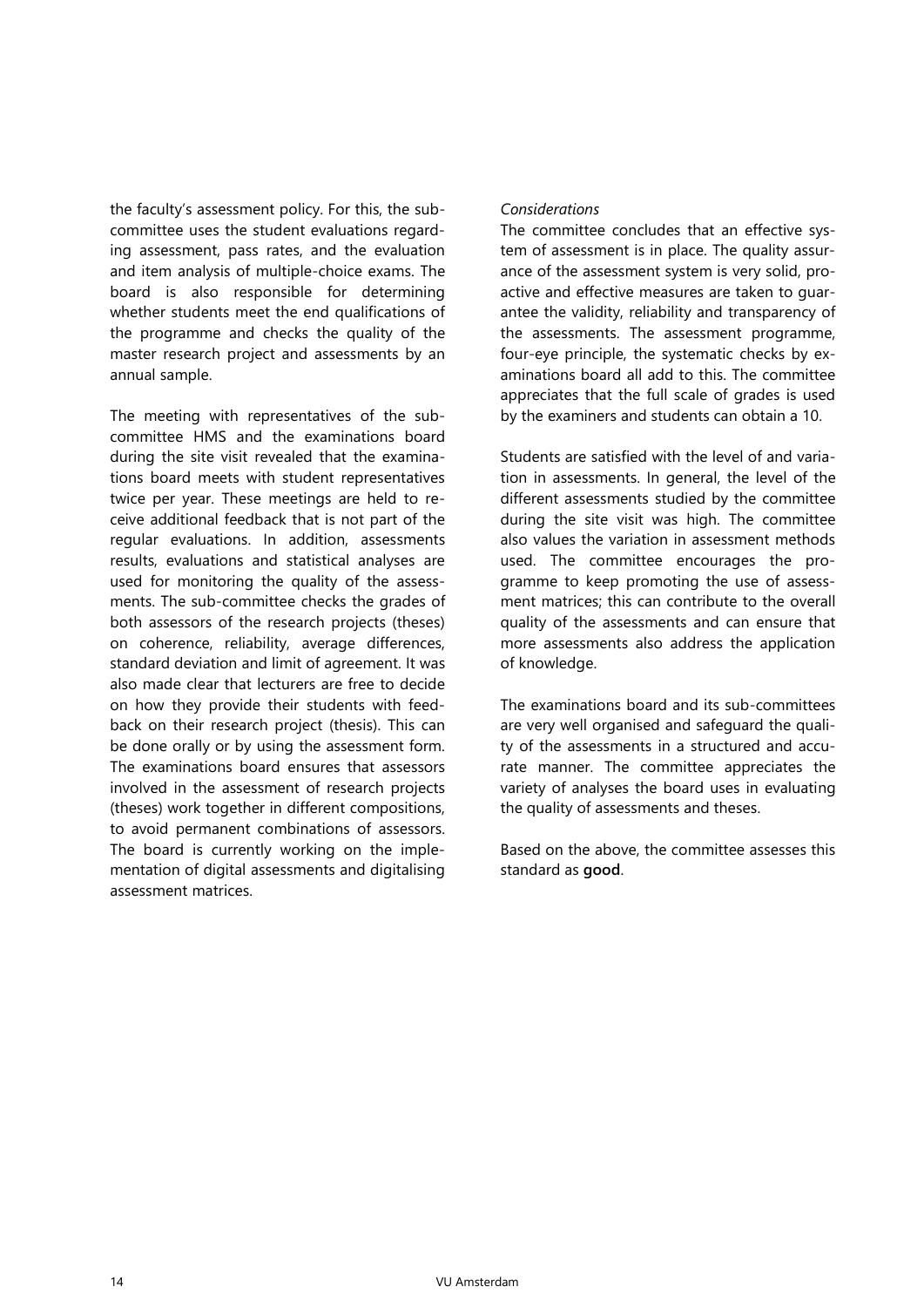

## **4. Achieved learning outcomes**

Based on the studied documents and the interviews, the committee concludes that graduates of the research master programme HMS exceed the required level and the intended learning outcomes. The fact that the majority of graduates acquire a PhD position within six months after graduating attests to this finding. In addition, it was confirmed in the meeting with students and alumni that they are very capable of creating their own career path as a PhD or researcher within human movement sciences. The committee concludes that the overall academic quality of the studied theses is very high and agreed with the grades given. The committee notes that the topics of the many projects were of high complexity, challenging the students to such extent that excellent students may surface and are challenged.

#### *Findings*

The second year of the programme is fully dedicated to the master research project (60 EC). Students can also opt for a minor / major version (24 / 36 EC). For both versions, the aim is to train students in designing, installing and conducting research on a timely and urgent topic in human movement sciences. This includes devising an experimental setup, collecting and analysing data and reporting the findings in a report conform SCI-journal standards. Students also have to present twice to peers, first their research proposal and second – after the report has been finished – the final outcomes. The latter is part of an annual mini-conference that is held towards the end of the corresponding academic year, that is also open for other attendees.

The research project is conducted within one of the AMS research programmes. These are focused on Sports and Work, Ageing and Morbidity, and Restoration and Development. Students are guided by a supervisor. A second examiner is involved in assessing the research proposal, the final research report and the presentation.

Students choose their topic in consultation with the Research Project coordinator. During the first year, students are advised to participate in the meetings of at least one of the AMS research programmes to prepare the choice of a research topic. After the subject and the supervisor(s) have been assigned, student and supervisor(s) sign a contract. In this contract, student and supervisor agree on the research topic, specific dates for deadlines and the use of equipment. In addition, regulations about data transfer, authorship and disputes are indicated.

Students prepare a research proposal, that is graded. The research proposal induces the aims, approach and theoretical framework within which the project is defined as well as a time plan and the necessary equipment. Besides, students formulate their research hypotheses and explain which experiments and statistical analyses will be applied to test the hypotheses. In the research proposal, the research is also embedded in the current literature. After approval by the two examiners, students present their research proposal during the research master seminars or in a meeting of the corresponding research group.

In the minor and major variant (24 and 36 EC, respectively) students can broaden their scope by investigating two separate research issues. The major research project Is conducted within one of the AMS research programmes. The minor research is conducted at another research institute, preferably abroad.

Two examiners are involved in the assessment of the proposal, the research project and the oral presentation. The research process is assessed by the daily supervisor (first examiner). This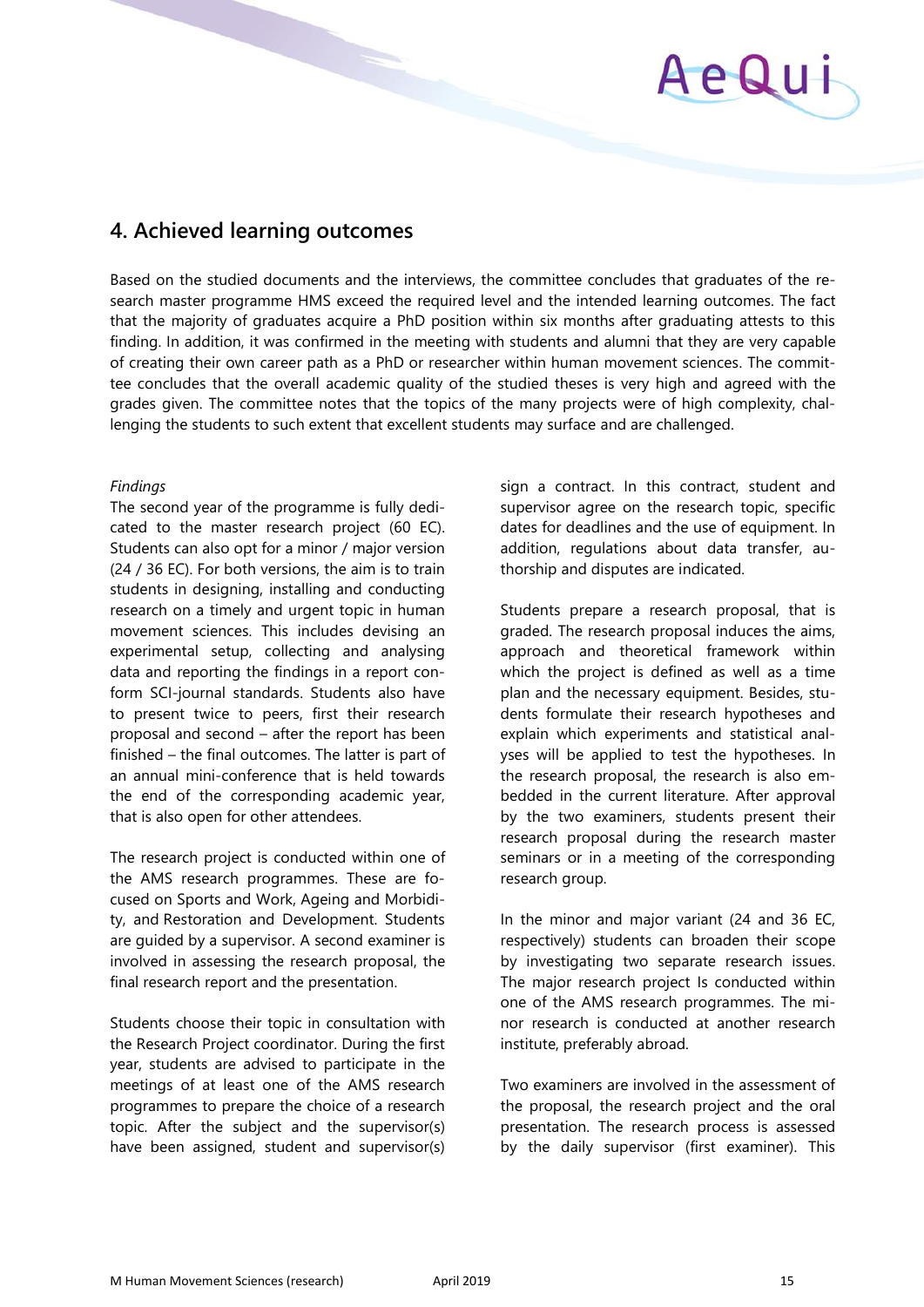grade contributes 30% to the final grade. Both first and (independent) second examiner grade research proposal and the research report, by means of an assessment form. The first contributes 20% to the final grade, the latter 40%. When the grade of both examiners differs more than one point, the examiners meet and try to reach consensus. If this is not reached, a third examiner is appointed to determine the final grade. Besides, both examiners assess the students oral presentation (10% of the final grade).

The programme stays in contact with alumni through LinkedIn and Facebook. Alumni are invited as guest lecturers and for the annual career day. The majority of alumni have found positions as PhD student within six months after graduation. PhD projects vary from fundamental research in human movement sciences and related fields and applied topics in sport and health, primarily clinic oriented.

During the site visit, students and alumni confirmed their own responsibility in finding a topic for their research project. They feel in general well prepared for the research project and are actively invited to discuss possible topics with their lecturers at an early stage in the programme. The students and alumni had a clear view on their future career opportunities in research.

#### *Considerations*

The committee concludes that the programme has an adequate graduation procedure in place. The programme not only prepares students for PhD but also for other research careers in (embedded) research institutes.

The committee reviewed fifteen theses (research reports) of the programme. The committee concludes that the overall quality of the studied

theses is very high and graduates of the research master programme HMS exceed the required level. In general, the committee agreed with the grades given. Most of the theses studied were of high quality including advanced measurement and analyses methods. Several but not all thesis topics required the students to address unresolved problems, thereby probing scientific creativity and independent thinking. This approach ensures that even excellent students are sufficiently challenged during the master's thesis and prepares them for pursuing a PhD or other research & development activities. Since the research project is quite comprehensive, the committee stresses the importance of safeguarding the complexity and challenging character of the research projects in the future.

The fact that approximately 80% of the alumni have acquired a position in an academic context within six months after finishing the programme attests to the high level of the programme. The majority enters a PhD-programme within the Netherlands or abroad (often capitalising on the research network of the Amsterdam Movement Sciences research institute, AMS). In addition, the majority of alumni realise a publication based on their research project.

The meeting with students and alumni during the site visit confirmed the high level of the thesis / the programme. The students and alumni the panel met have a clear view on their future and are capable of creating their own career path as an PhD or embedded research the field of human movement sciences.

Based on the above, the committee assesses this standard as **good**.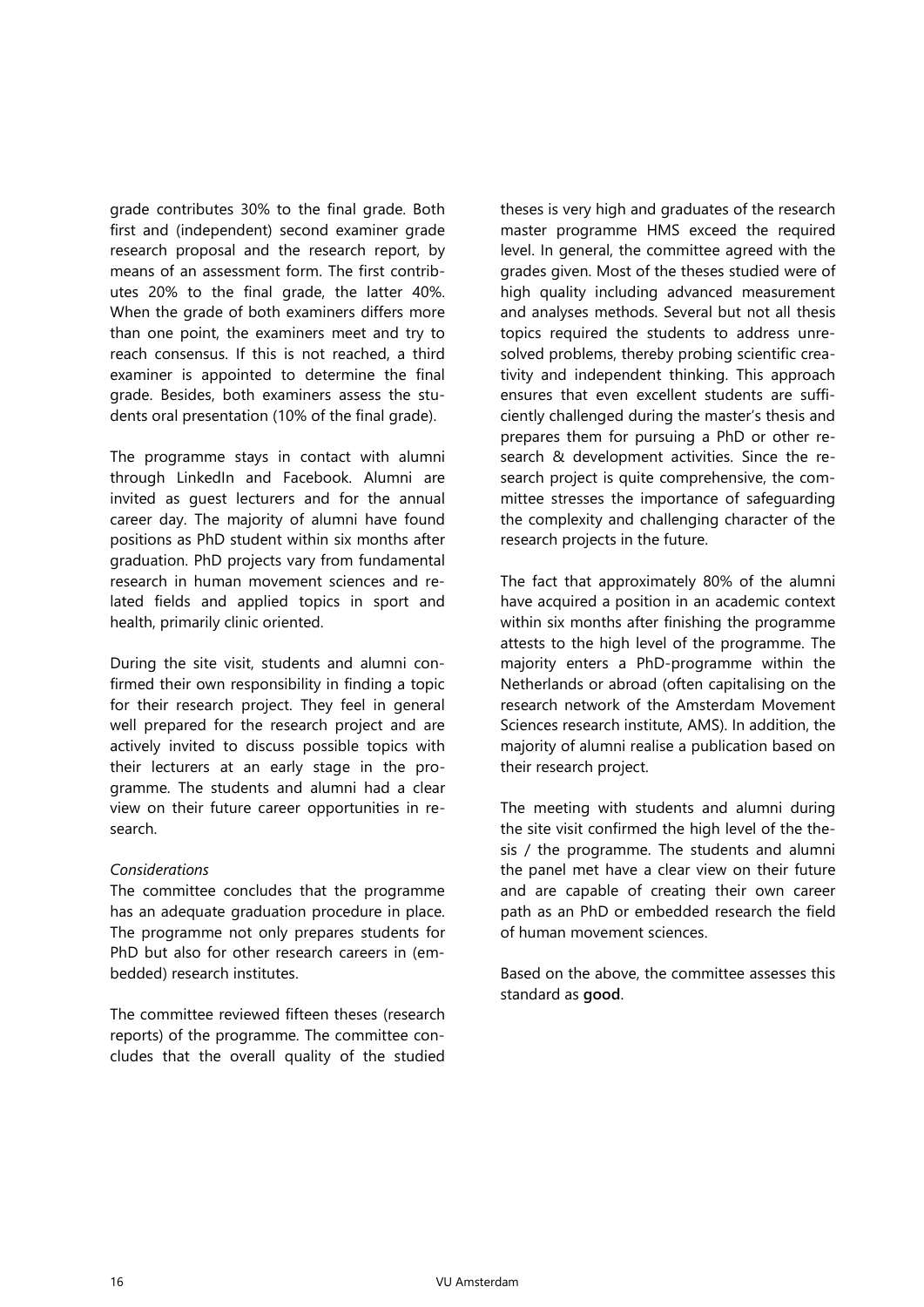

**Appendices**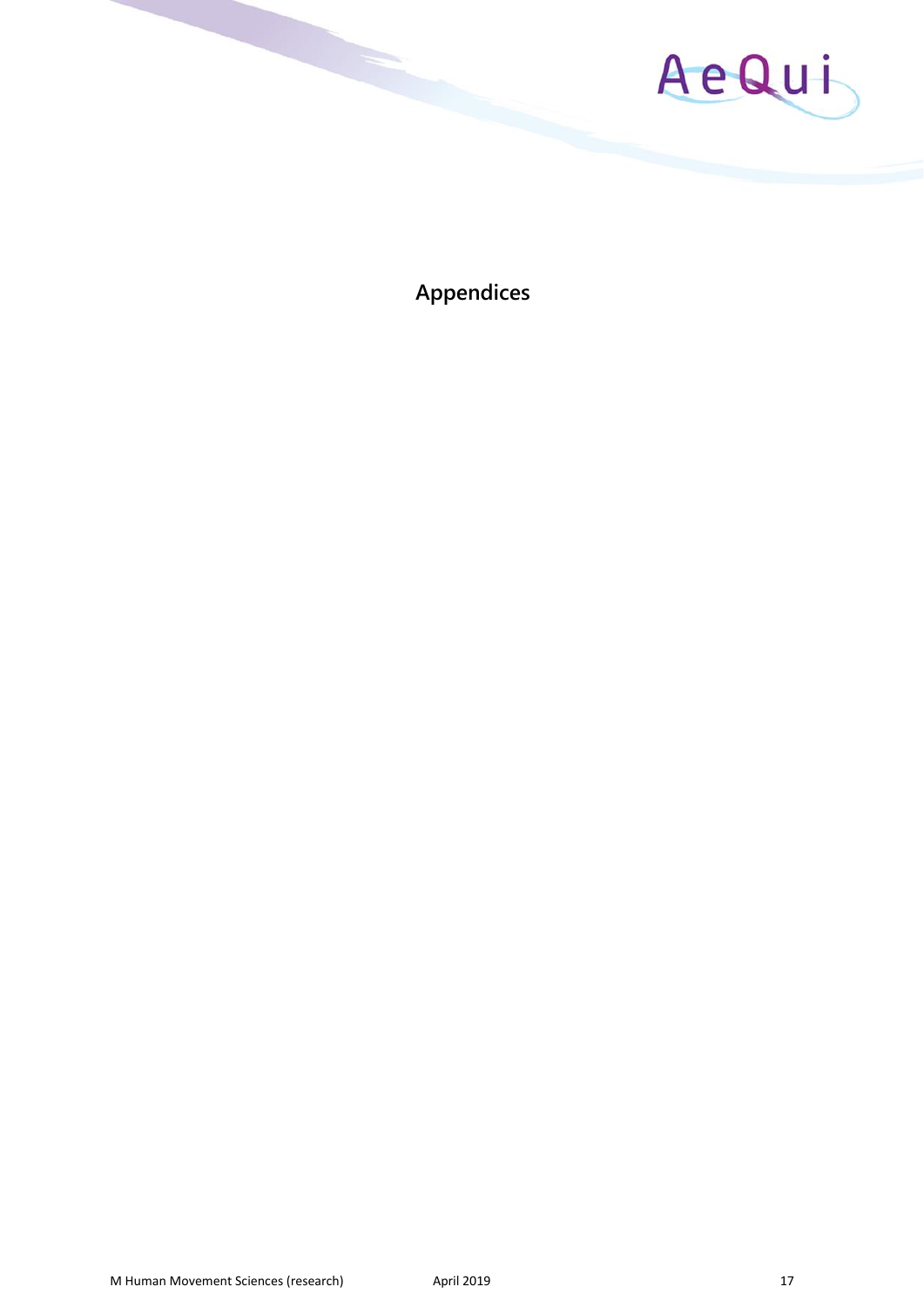| Naam panellid (incl. titulatuur) | Korte functiebeschrijving van de panelleden (1-3 zinnen)                                                          |
|----------------------------------|-------------------------------------------------------------------------------------------------------------------|
| prof. dr. Gertjan Ettema         | Gertjan Ettema is sinds 1998 professor aan de NTNU, De-                                                           |
|                                  | partment of Neuromedicine and Movement Science, Fa-                                                               |
|                                  | culty of Medicine and Health Sciences, NTNU, Trondheim.                                                           |
|                                  | Zijn onderzoeksgebieden zijn biomechanics en (neu-                                                                |
|                                  | ro)fysiologie in motor behaviour (in het bijzonder sport)                                                         |
|                                  | en computer modelling van biomechanica en spierfunctie                                                            |
|                                  | in coördinatie. Hij doceert en is curriclumontwikkelaar op                                                        |
|                                  | het gebied van biomechanica, motor control en coordina-                                                           |
|                                  | tie op alle niveaus. Hij is sinds 2014 wetenschappelijk ma-                                                       |
|                                  | nager van Centre for Elite Sports Reseach en sinds 2013                                                           |
|                                  | section editor van Human Movement Sience (sinds 2010                                                              |
|                                  | editorial board member). Daarnaast is hij lid van de Inter-                                                       |
|                                  | national Society of Biomechanics (ISB) en de European                                                             |
|                                  | College of Sport Science (ECSS). In de jaren 2000 was hij                                                         |
|                                  | professor II aan Norges Idretts Høgskole Oslo; in de jaren                                                        |
|                                  | '90 docent aan de University of Queensland, Australië en                                                          |
|                                  | de VU Amsterdam. In Australië heeft hij een cursus voor                                                           |
|                                  | Problem-based-learning facilitator in the Medical Curricu-                                                        |
|                                  | lum gevolgd.                                                                                                      |
| prof. dr. Anton Wagenmakers      | Anton Wagenmakers is sinds 2012 professor of Exercise                                                             |
|                                  | Metabolism and Lead of Exercise Metabolism                                                                        |
|                                  | & Adaptation Research Group aan Liverpool John Moores                                                             |
|                                  | University. Anton is voorzitter van de werkgroep curricu-                                                         |
|                                  | lumontwikkeling BSc Sport and Exercise Science en mod-                                                            |
|                                  | uleleider en examinator in de MSc Sport and Exercise                                                              |
|                                  | Physiology. Daarvoor was hij 10 jaar lang als Professor of                                                        |
|                                  | Exercise Biochemistry verbonden aan University of Bir-                                                            |
|                                  | mingham, sinds 2008 als & Head of School of Sport &                                                               |
|                                  | Exercise Sciences. In Nederland had hij van 2003-2007 een                                                         |
|                                  | parttime leerstoel in Metabolic Control Systems, Faculty of                                                       |
|                                  | Biomedical Engineering aan de TU/e en was hij tot 2003<br>verbonden aan de UM. Bij UM was hij tutor en examinator |
|                                  | van bachelortheses en lid van voortgangstoets Beoor-                                                              |
|                                  | delingscommissie. Van 1999-2003 was hij lid van de Exa-                                                           |
|                                  | mencommissie BMT aan de TU/e.                                                                                     |
| prof. dr. Nicole C. Wenderoth    | Nicole Wenderoth is sinds 2012 full professor Neural Con-                                                         |
|                                  | trol of Movement en directeur van het Institute for Human                                                         |
|                                  | Movement Science and Sport, Department of Health Sci-                                                             |
|                                  | ences and Technology, ETH Zürich, Zwitserland. Hier geeft                                                         |
|                                  | zij leiding aan een multidisciplinaire onderzoeksgroep. Zij                                                       |
|                                  | is lid van de ETH Onderzoekscommissie, lid van de Stuur-                                                          |
|                                  | groep Neuroscience Centre Zürich, wetenschappelijk be-                                                            |
|                                  | stuurslid van zowel de Hochschulmedizin Zürich als van de                                                         |
|                                  | European College of Sport Sciences. Zij treedt regelmatig                                                         |

## **Appendix 1 Assessment committee**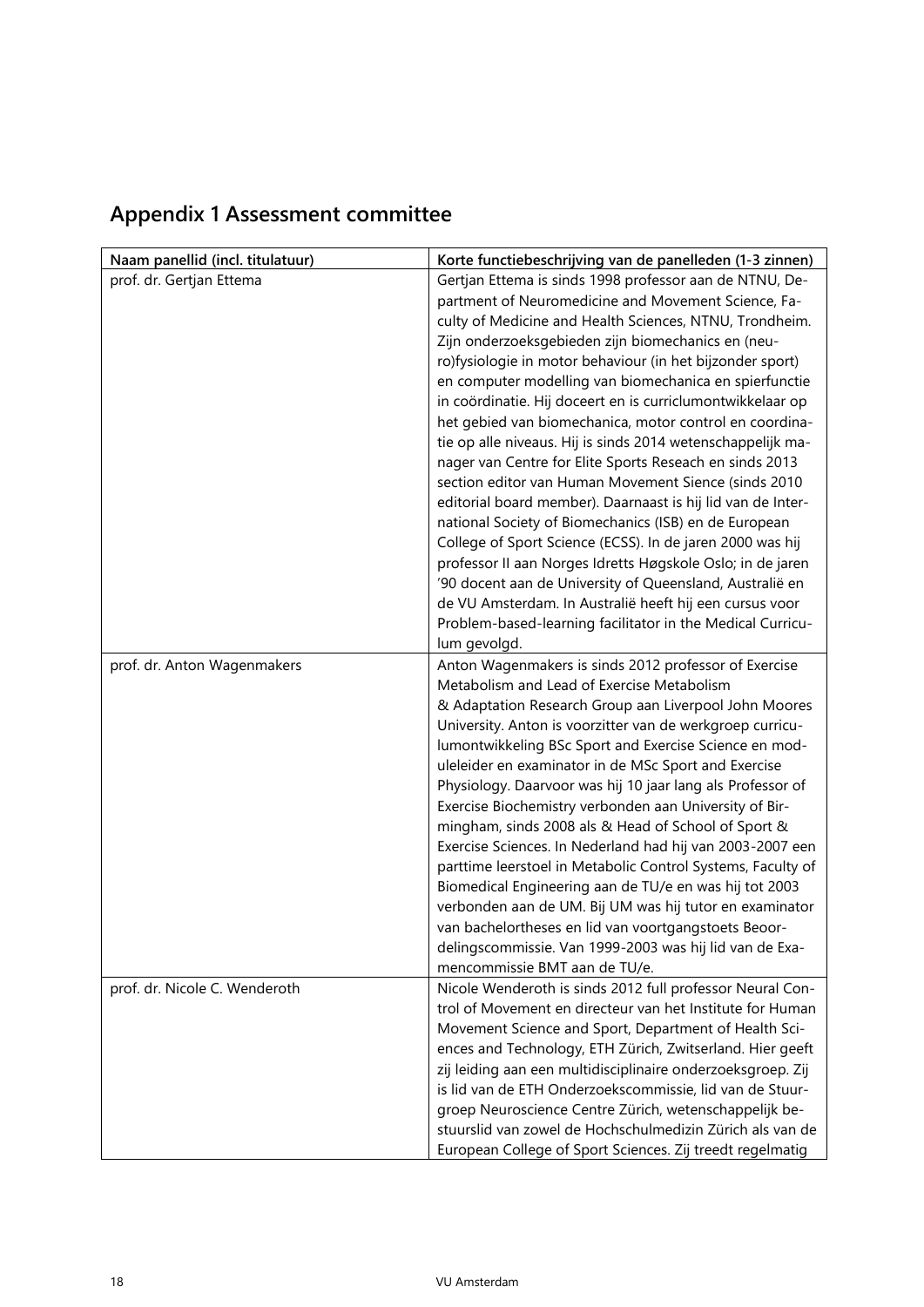# AeQui

|                            | op als reviewer van internationale fondsen en van journals<br>op het gbeied van Neuroscience, Neuroimaging en Motor<br>Control. Tot 2012 was zij verbonden aan KU Leuven als<br>assistant professor. Zij is promotor van tot nu toe 20 afge-<br>ronde promotietrajecten en heeft meerdere wetenschap-<br>pelijke prijzen in ontvangst mogen nemen, zoals in 2013<br>de Golden Owl for excellent teaching; in 2006 een profes-<br>sorship with specific research assingment (competitive<br>position awarded for 10 years).                                                                                                                                                                                                       |
|----------------------------|----------------------------------------------------------------------------------------------------------------------------------------------------------------------------------------------------------------------------------------------------------------------------------------------------------------------------------------------------------------------------------------------------------------------------------------------------------------------------------------------------------------------------------------------------------------------------------------------------------------------------------------------------------------------------------------------------------------------------------|
| Vera L. Broek, student-lid | Vera Broek studeert Biomedische Wetenschappen aan<br>LUMC en Klassieke Muziek aan Codarts University of the<br>Arts. Zij is student-assistent bij microscooppractica in het<br>LUMC en studentvertegenwoordiger in de minor Cellular<br>Therapies in Biomedical Sciences. Zij treedt op als student-<br>lid van visitatiepanels voor TNO's en was in 2016-2017<br>panellid ZonMw (Lyme Disease).                                                                                                                                                                                                                                                                                                                                 |
| drs. Raoul R. van Aalst    | Raoul van Aalst is bedrijfskundige van achtergrond. Na<br>afronding daarvan is hij werkzaam geweest in zowel con-<br>trollersfuncties als adviesfuncties. Sinds 2005 vervult hij de<br>functie van controller bij Tennet. Sinds 2016 is hij pro-<br>grammamanager Always Energy, een gezondheids- en<br>vitaliteitsprogramma dat erop gericht is om een gezonde<br>levensstijl bij medewerkers te bevorderen. Hij is sinds 2004<br>frequent betrokken bij uitvoeren van visitaties in het hoger<br>onderwijs, zowel in de rol van extern deskundige als in de<br>rol van voorzitter. In oktober 2018 verwacht hij de module<br>"Assessment in Higher Education" bij de Erasmus Universi-<br>teit Rotterdam (Risbo) af te ronden. |

The panel was supported by Titia Buising, secretary. All panel-members signed a declaration of independence and confidentiality, which were submitted to NVAO.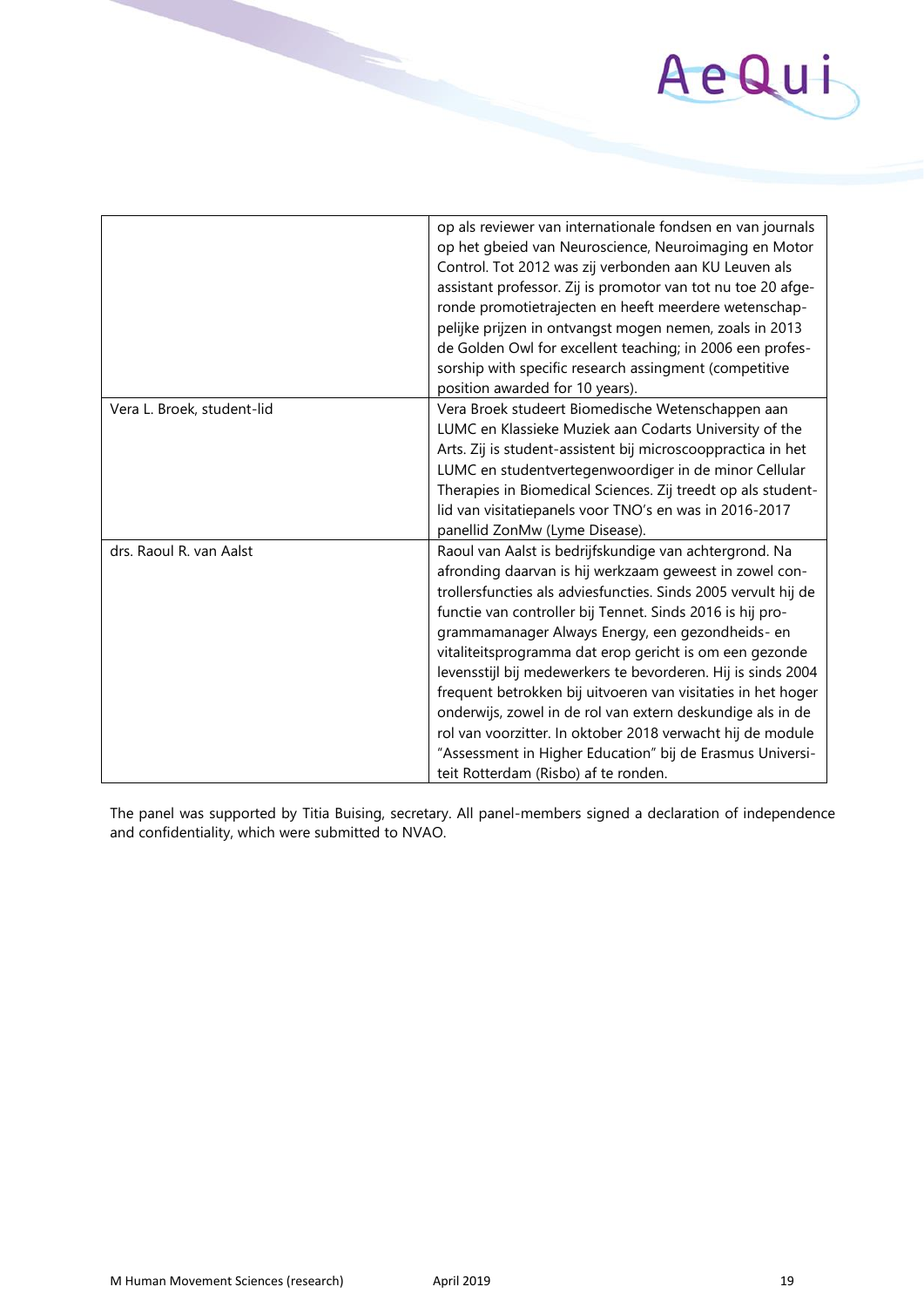## **Appendix 2 Programme site visit**

#### Tuesday January 22

| 12.00 - 13.00 hours:        | Arrival panel                                                                  |
|-----------------------------|--------------------------------------------------------------------------------|
| 13.00 - 13.30 hours:        | Management                                                                     |
| 13.30 - 14.30 hours:        | Guided tour                                                                    |
| 14.45 - 15.30 hours:        | <b>Examinations Board</b>                                                      |
| 15.45 - 16.45 hours:        | Lecturers master programme Human Movement Science                              |
| 16.45 - 17.45 hours         | Students and alumni master programme Human Movement Sciences                   |
| <b>Wednesday January 23</b> |                                                                                |
| 9.00 - 10.00 hours:         | Lecturers bachelor programme Human Movement Sciences                           |
| 10.00 - 11.00 hours:        | Students and alumni bachelor programme Human Movement Sciences                 |
| 11.15 - 12.15 hours:        | Lecturers master programme Musculoskeletal Physiotherapy Sciences              |
| 12.15 - 13.15 hours:        | Students and alumni master programme Musculoskeletal Physiotherapy<br>Sciences |
| 13.15 - 14.00 hours:        | Lunch                                                                          |
| 14.00 - 15.-00 hours:       | Lecturers bachelor programme RM Human Movement Sciences                        |
| 15.00 - 16.00 hours:        | Students and alumni RM Human Movement Sciences                                 |
| 16.00 - 18.00 hours:        | Internal meeting panel                                                         |
| 18.00 - 18.15 hours:        | Feedback session                                                               |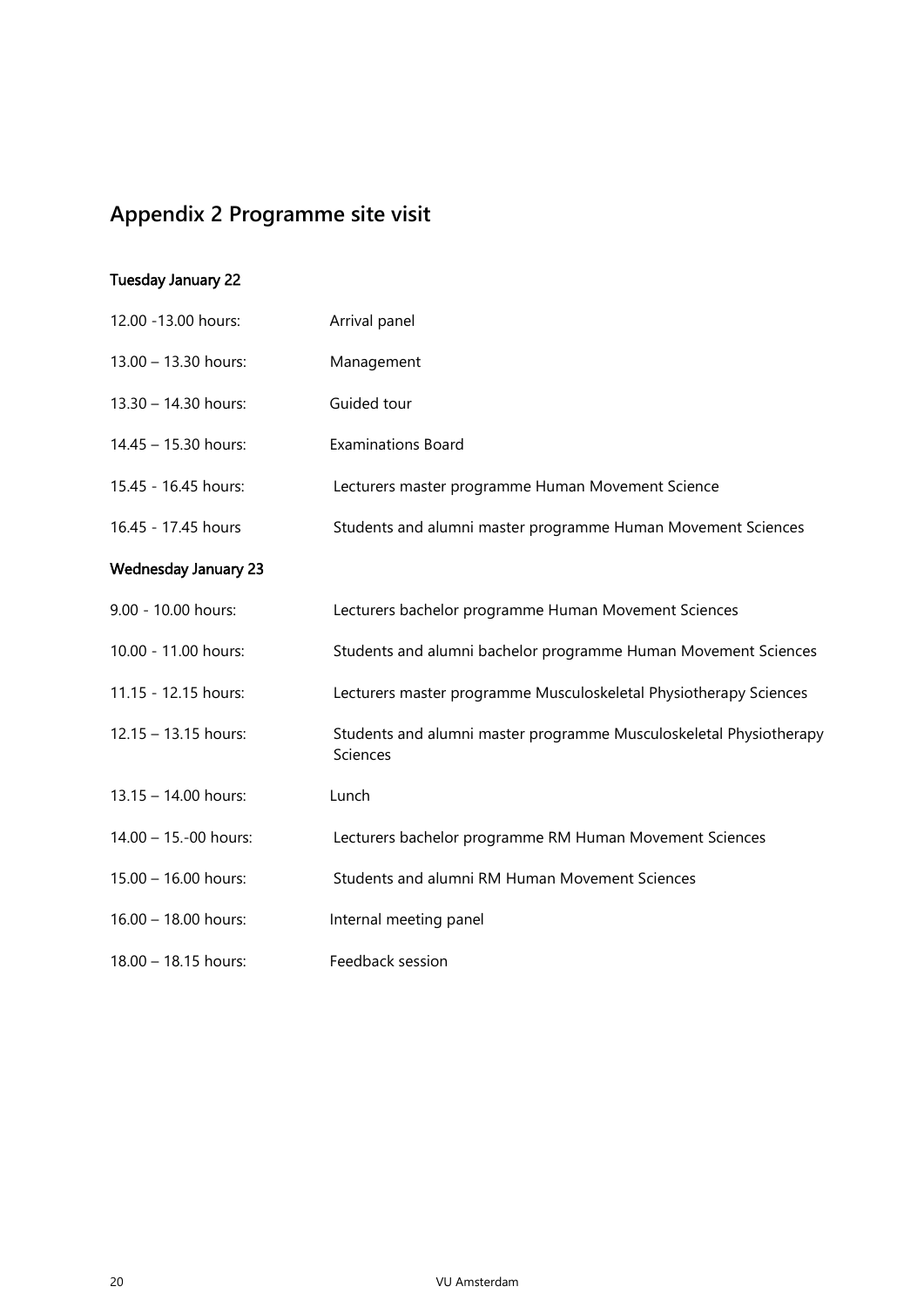

## **Appendix 3 Intended learning outcomes**

| knowledge and insight | application knowledge and insight | judgement formation | communication | learning skills |                                                                                                                                                                                                                                        |
|-----------------------|-----------------------------------|---------------------|---------------|-----------------|----------------------------------------------------------------------------------------------------------------------------------------------------------------------------------------------------------------------------------------|
| $\mathbf{1}$          |                                   |                     |               |                 | Knowledge of and insight into current research questions with regard to biological, biomechanical, (neuro)physiological and psychological aspects of healthy<br>and pathological human movement, including their historical background |
| $\overline{2}$        |                                   |                     |               |                 | The ability to formulate plans, including set-ups, methods, procedures and analyses, for tackling research questions                                                                                                                   |
| 3                     |                                   |                     |               |                 | The ability to perform complex analyses of kinetic, kinematic and physiological data derived from human movement                                                                                                                       |
|                       |                                   |                     |               |                 | The ability to apply and to write or customize computer programs to collect, order and analyse human movement data                                                                                                                     |
| 5                     |                                   |                     |               |                 | Knowledge of advanced research techniques and methods used in the study of human movement                                                                                                                                              |
|                       | 6                                 |                     |               |                 | The ability to integrate knowledge from different disciplines (e.g., biology, biomechanics, functional morphology, physiology, neuroscience and psychology)<br>relevant human movement sciences                                        |
|                       | $\overline{7}$                    |                     |               |                 | The ability to apply knowledge human movement sciences to frame and answer research questions relevant to this field of study                                                                                                          |
|                       | 8                                 |                     |               |                 | The ability to design and conduct experimental research in the field human movement sciences                                                                                                                                           |
|                       | 9                                 |                     |               |                 | The ability to evaluate the methods used and the results obtained in studies on human movement                                                                                                                                         |
|                       |                                   | 10                  |               |                 | Insight into the scientific relevance and societal value of research achievements in the field of study                                                                                                                                |
|                       |                                   | 11                  |               |                 | The ability to reflect on social and ethical issues pertaining to the dissemination and application of research results                                                                                                                |
|                       |                                   |                     | 12            |                 | The ability to comprehensively and appealingly present results and interpretations thereof to a specialist and non-specialist audience                                                                                                 |
|                       |                                   |                     | 13            |                 | The ability to write a scientific report in the form of a scientific (peer-reviewed) paper                                                                                                                                             |
|                       |                                   |                     | 14            |                 | The ability to contribute to scientific discussions about research plans and results                                                                                                                                                   |
|                       |                                   |                     | 15            |                 | The ability to communicate with experts from different disciplines and to form links between disciplines                                                                                                                               |
|                       |                                   |                     | 16            |                 | The ability to work in an interdisciplinary and intercultural research environment                                                                                                                                                     |
|                       |                                   |                     |               | 17              | The ability to reflect on one's own learning skills and abilities                                                                                                                                                                      |
|                       |                                   |                     |               | 18              | The ability to evaluate one's functioning, and to formulate final aims                                                                                                                                                                 |
|                       |                                   |                     |               | 19              | Working experience in a research environment and awareness of one's own scientific weaknesses and strengths                                                                                                                            |
|                       |                                   |                     |               | 20              | The ability to autonomously collect scientific information and to analyse and evaluate this information critically                                                                                                                     |
|                       |                                   |                     |               | 21              | The ability to acquire new skills and knowledge                                                                                                                                                                                        |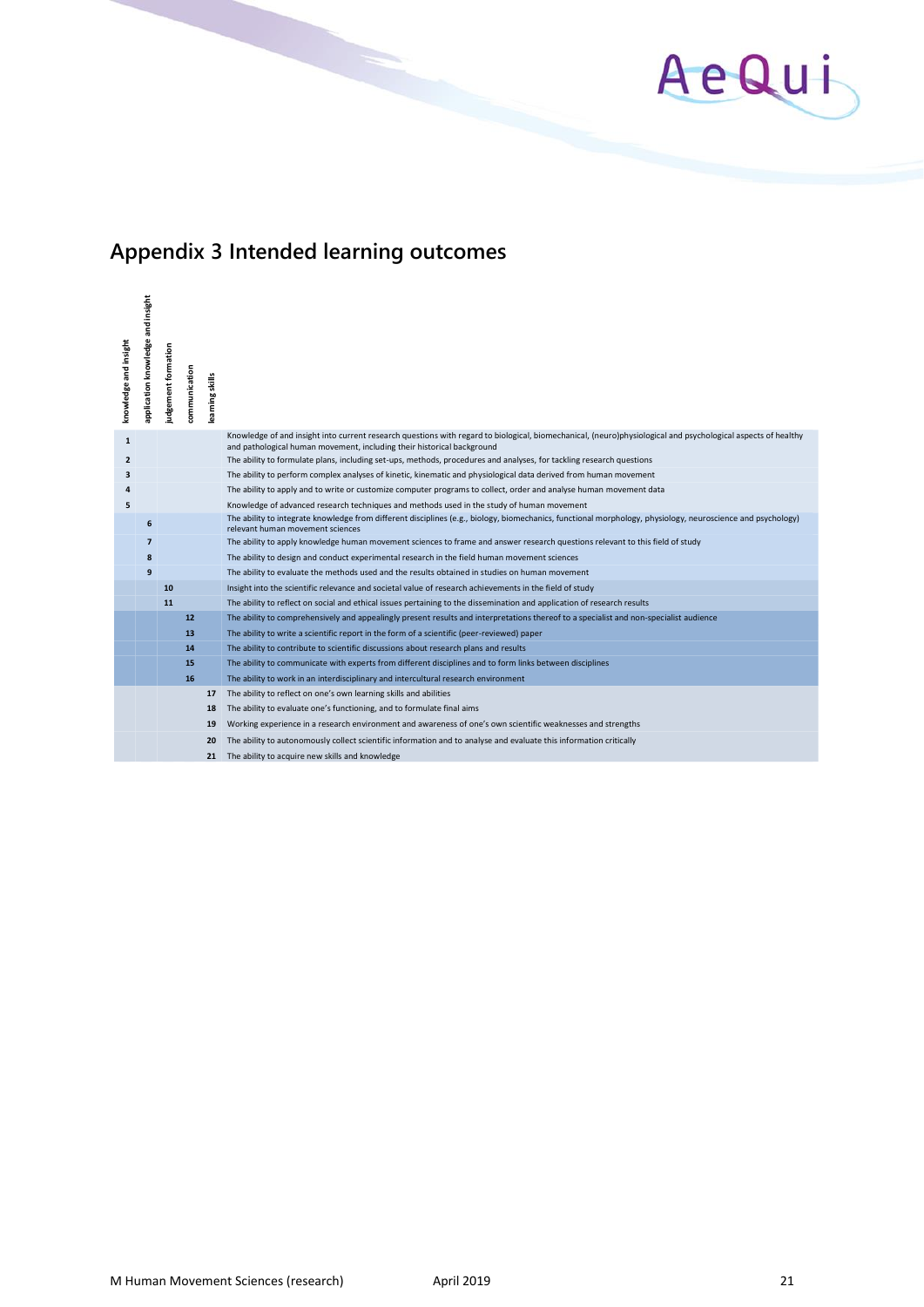

## **Appendix 4 Overview of the programme**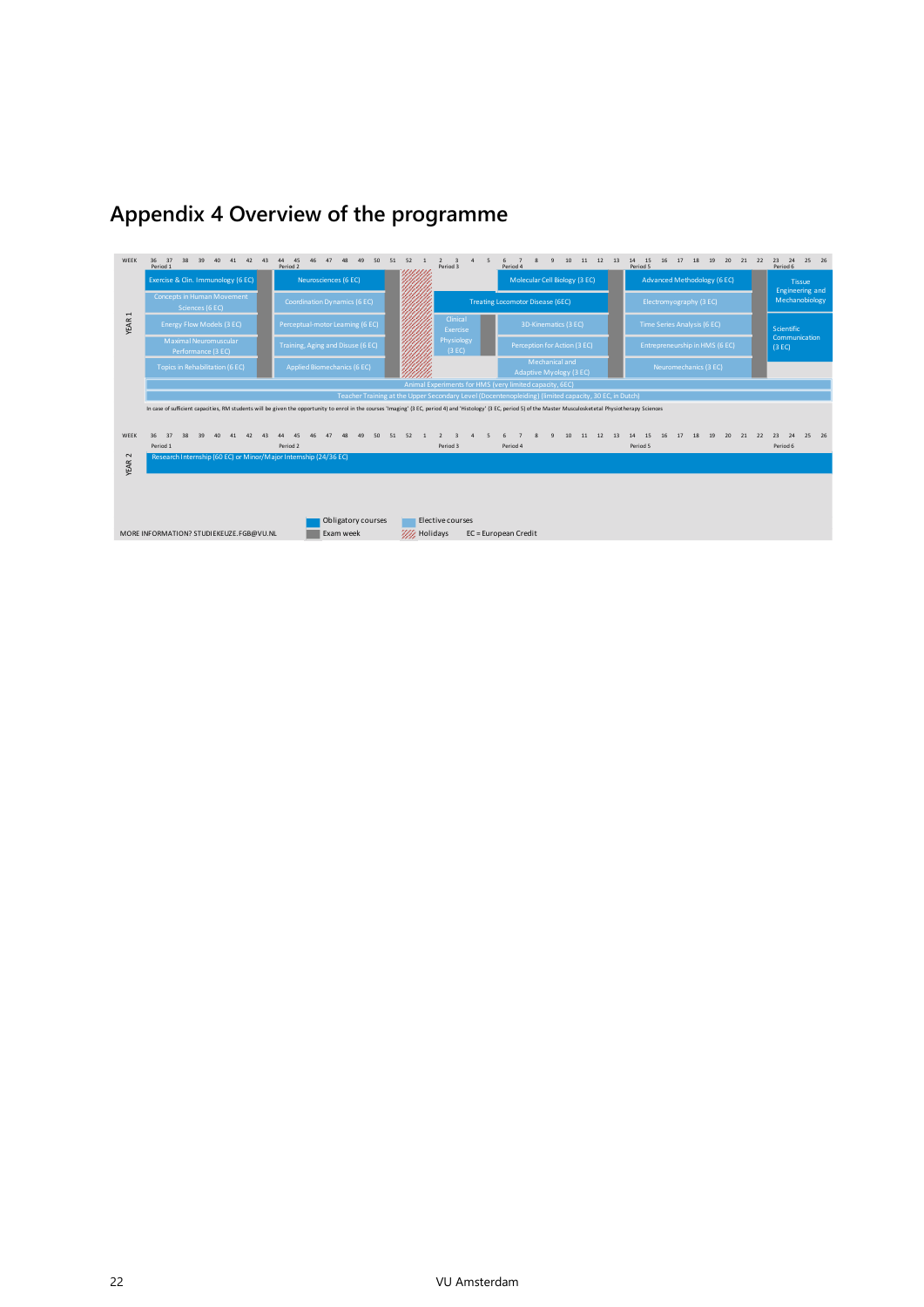## AeQui

## **Appendix 5 Studied documents**

The panel studied prior to the site visit fifteen theses of graduates The panel studied during the visit the following documents (partly in hard copy and partly digital):

- Annual report Education of the Faculty of Behavioural and Movement Sciences 2016-2017
- Annual report Examinations Board FGB 2017-2018
- Annual report research master programme Human Movement Sciences 2017-2018
- Annual report of the Programme Committee 2017-2018
- Notes on meetings on establishment Examinations Board
- Notes on cluster meetings Human Movement Sciences
- Notes on educational meetings (FGB and programmes Human Movement Sciences)
- Notes on meetings with advisory board HMS
- Notes on meeting with chairs of the Programme Committees HMS
- Assessment Policy FGB
- Assessment programmes HMS
- Assessment forms thesis and research projects
- Teaching and Examination Regulations of the programmes of HMS
- List of used literature in the programmes of HMS
- Study guide of the programmes of HMS

Assessments and answering models of the following courses of the bachelor programme Human Movement Sciences:

- Neurosciences
- Neuromechanics
- Scientific Communication